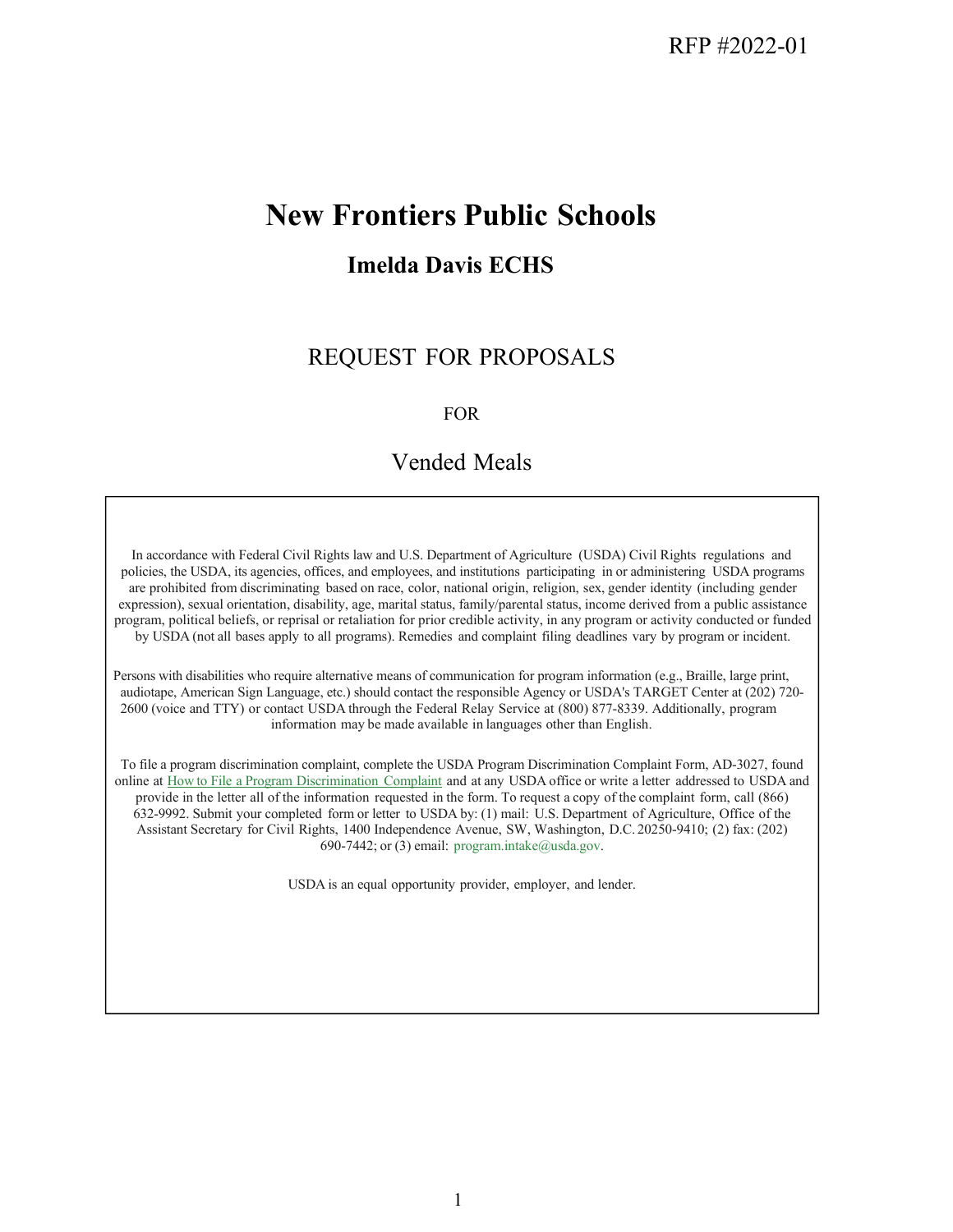# **LEGAL NOTICE**

Notice is hereby given that **New Frontiers Public Schools ( NFPS)** intends to examine methodsto providemeals to students at **Imelda Davis ECHS Campus.** 

No offer of intent should be construed from this legal notice that **New Frontiers Public Schools** intends to enter into a contract with any party for vendedfood service unless, in the sole opinion of NFPS, it is in the school's best interest to do so.

All costs involved in submitting alternatives to the **New Frontiers Public Schools** current food service program shall be based in full by the interested party and should be included in a total price for each meal. A copy of the *Request for Proposal* can be obtained by contacting:

New Frontiers Public Schools

c/o **Barbara Flores, Executive Director of Finance** 901 NE Loop 410, Suite 711 San Antonio,Texas 78209 [bflores@newfrontierspublicschools.org](mailto:bflores@newfrontierspublicschools.org) 210-519-3900

**New Frontiers Public Schools** reserves the right to accept any proposal which it deems most favorable to the interest of and to reject any or all proposals or any portion of any proposal submitted which is not in the best interest of NFPS/ Imelda Davis ECHS.

### **New Frontiers Public Schools**

By: **Barbara Flores** 

Title: **Executive Director of Finance** 

Publication Dates: **June 6, 2022 & June 13, 2022**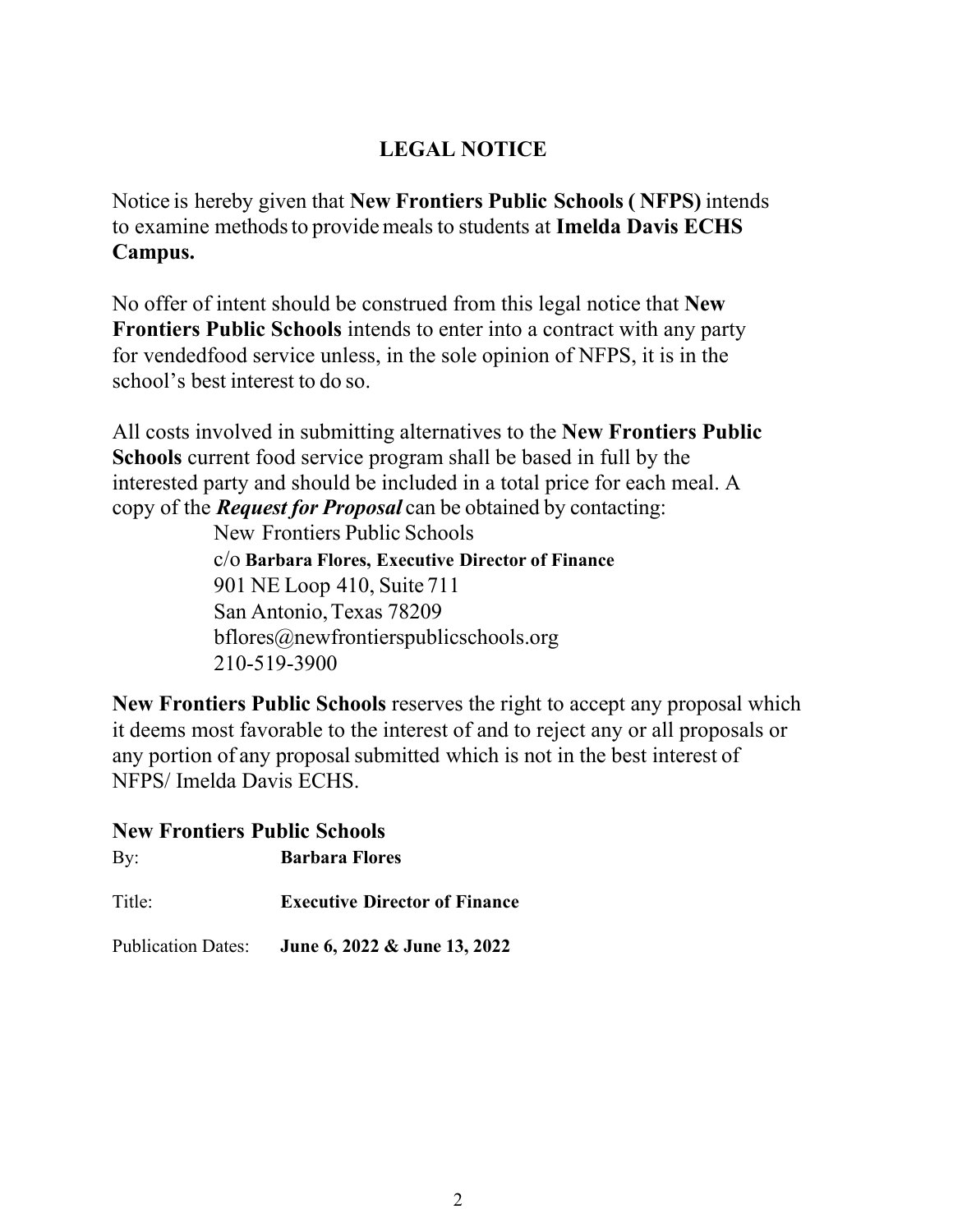#### **Vended Meal Services NFPS/Imelda Davis ECHS**

#### **PROPOSALS DUE: Monday June 20, 2022 10:00 AM**

#### **INSTRUCTIONS TO VENDORS**

- 1. At any time prior to the specified time and date set for proposal opening, a vendor (**Note:** or a designated representative) may withdraw a submitted proposal by submitting a request in writing.
- 2. The company representative must sign the *Request for Proposal Signature Page* and return it in the proposal package.
- 3. All responsive proposals shall include the forms provided in this proposal invitation package. It is permissible to copy these forms if required.
- 4. Sealed proposals are to be submitted no later than **10 AM** on **Monday, June 20, 2022** and shall be addressed to:

| Mailing address: | <b>New Frontiers Public Schools</b>               |
|------------------|---------------------------------------------------|
|                  | c/o Barbara Flores, Executive Director of Finance |
|                  | 901 NE Loop 410, Suite 711                        |
|                  | San Antonio, Texas 78209                          |
|                  | 210-519-3900                                      |

#### **Please submit two (2) copies of the proposal.**

- 5. Late proposals will not be considered under any circumstances. All late proposals shall be returned to the appropriate company unopened.
- 6. Sealed proposals will be opened 10:30 AM on Mon, June 20, 2022 at the District office of New Frontiers Public Schools, 901 NE Loop 410, Suite 711, San Antonio, Tx 78209. No proposal shall be altered, amended, or withdrawn after the specified timefor opening proposals.
- 7. Periods of time, stated as number of days, are calendar days.
- 8. It is the responsibility of all vendors to examine the entire proposal package, seek clarification of any item or requirement that may not be clear to them, and check all information for accuracy before submitting a response.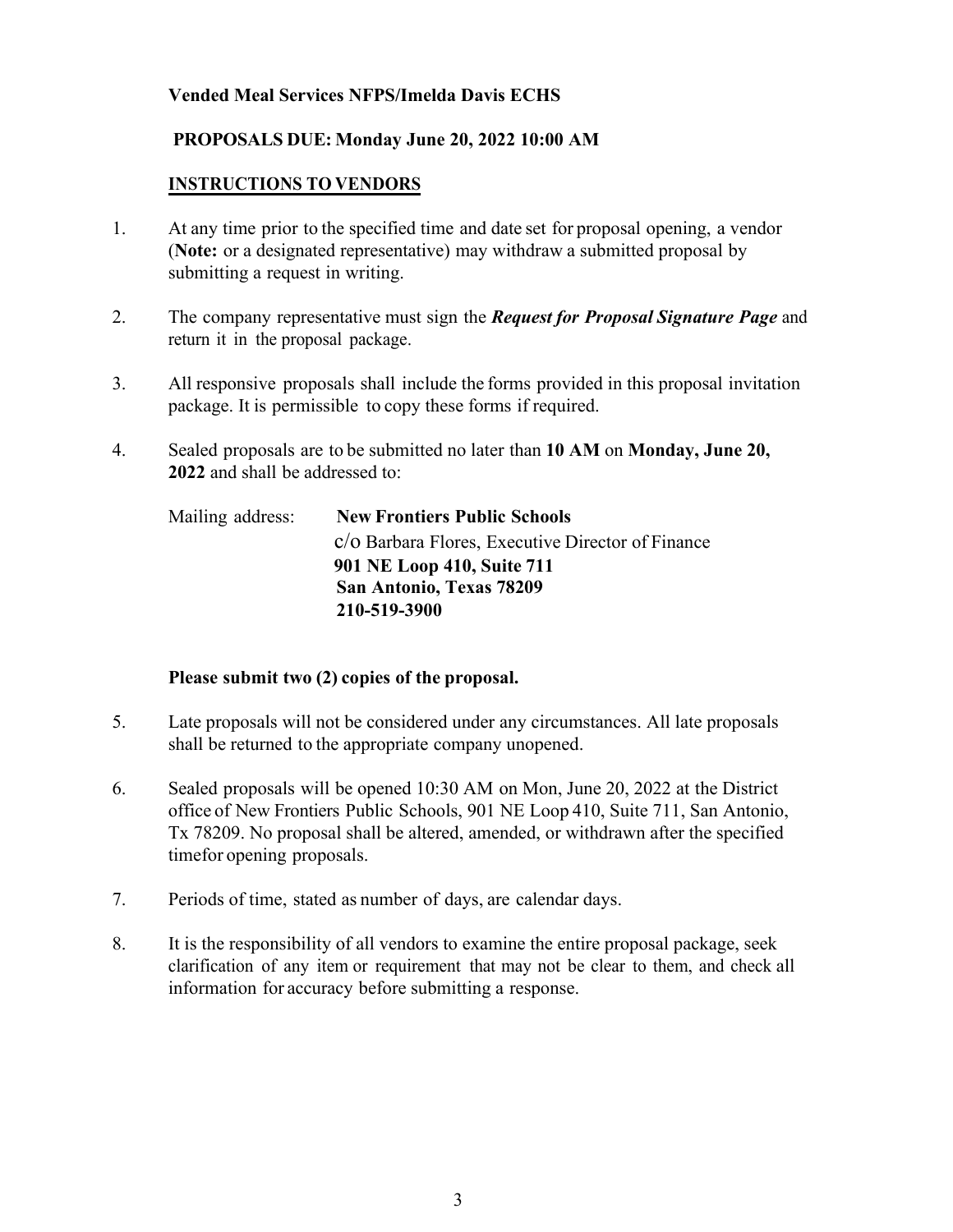- 9. Awards shall be made with reasonable promptness to the vendor(s) whose proposal(s) in accordance with the Weighted Criteria Evaluation Worksheet that best conforms to the invitation and will be the most advantageous to **New Frontiers Public School/ Imelda Davis ECHS** . Award(s) may be made to vendors based on criteria other than the lowest price proposal.
- 10. **New Frontiers Public Schools** Board of Trustees,notwithstanding any other provision of this *Request for Proposal* (including all attached documents), expressly reserves the right to:
	- a. Waive any insignificant defect or informality in any proposal procedure.
	- b. Reject any or all proposals.
	- c. Reissue a *Request for Proposal*.
- 11. A proposal, in response to a *Request for Proposal*, is an offerto contract with **New Frontiers Public Schools /Imelda Davis ECHS** based upon the terms, conditions, and specifications of this proposal.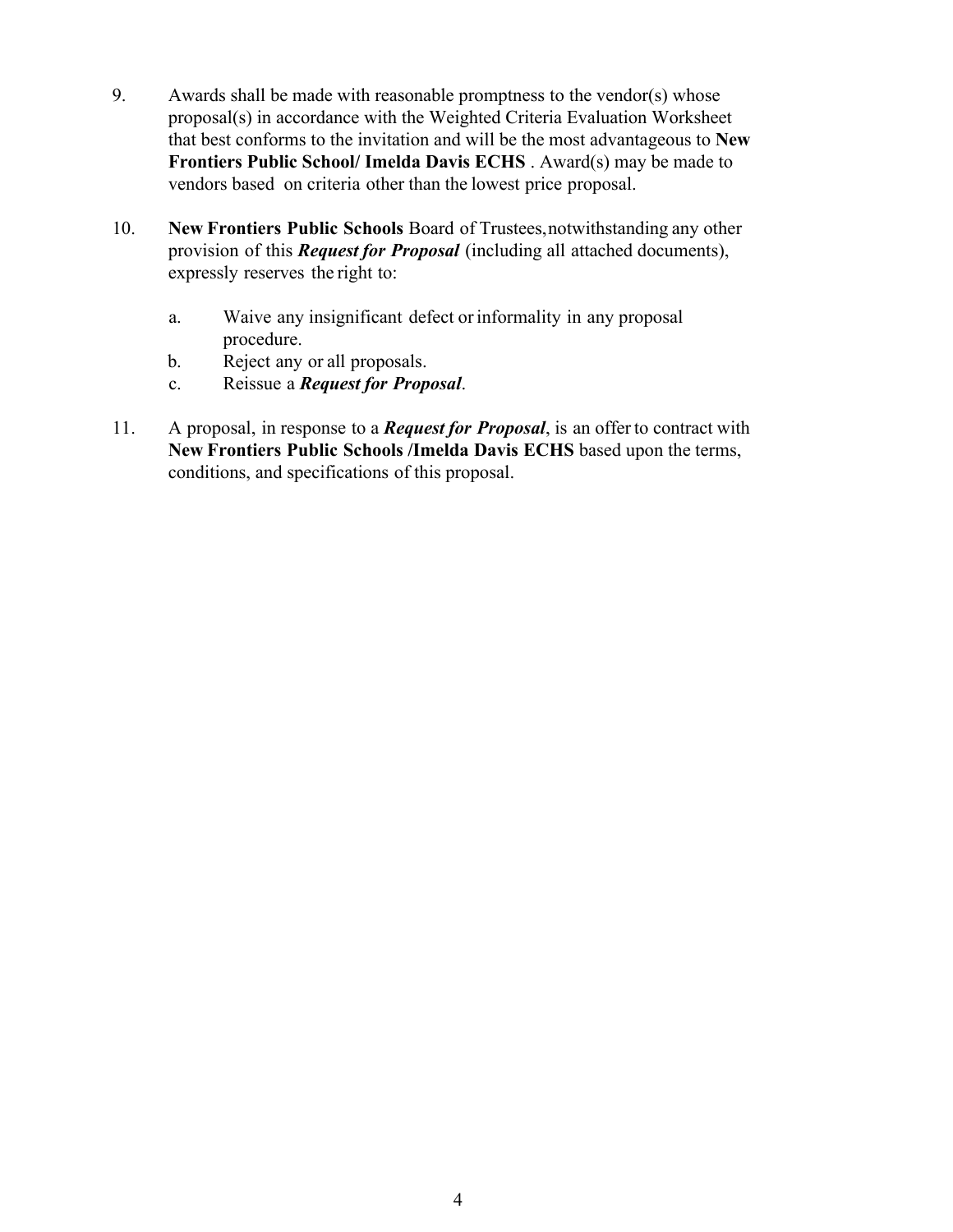#### **REQUEST FOR PROPOSAL SIGNATURE PAGE**

**Due date for all proposals is 10 AM on Mon, June 20, 2022** for supplying **New Frontiers Public Schools/ Imelda Davis ECHS** with Vended Meal Services/ during the school year of 2022-2023, with options for renewal of the contract not to exceed three additional years, 2023-2024; 2024-2025; 2025-2026

**Sealed proposals**, subject to all the conditions and specifications attached hereto, must be received in the office of **New Frontiers Public Schools.** Proposal envelopes must be marked "*Proposal for Vended Meals*".

In accepting proposals, **New Frontiers Public Schools** reserves the right to reject any and all proposals in order to take the action which it deems to be in the best interest of New Frontiers Public Schools.

Additional information required to adequately respond to this *Request for Proposal* may be obtained from Executive Director of Finance **of New Frontiers Public Schools** at 210 **- 519-3900** or by emailing **[bflores@newfrontierspublicschools.org](mailto:bflores@newfrontierspublicschools.org)**

Contracts entered into on a basis of submitted proposals are revocable if contrary to law.

See attached specifications.

We, as an interested party, agree to the above criteria and the attached specifications and have submitted our proposal as requested. (**Note:** Failure to sign will disqualify bid.)

COMPANY

ADDRESS

CITY, STATE, ZIP

TITLE

TELEPHONE DATE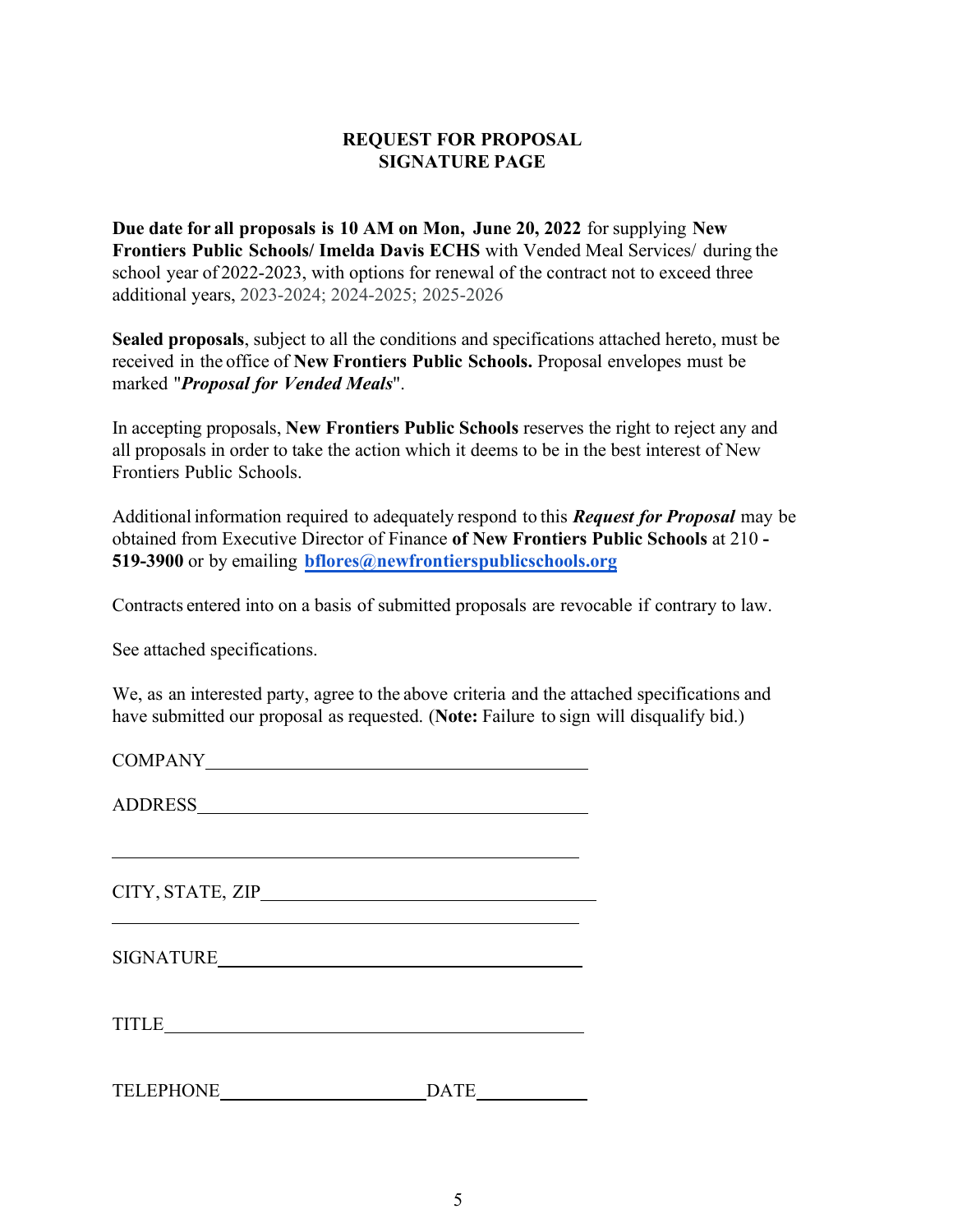#### **GENERAL CONDITIONS**

- I. Qualifications of Vendor: Each vendor must submit for consideration such records of work and further evidence as may be required by the Board of Trustees regarding experience, financial standing, and assurance that they have, or will promptly provide, suitable materials, labor, and equipment to satisfactorily provide the services specified. Failure to furnish such a record of work and evidence of capacity or the inclusion of any false or misleading statements therein shall be sufficient cause for the rejection of the proposal. The qualification data shall be submitted by each vendor along with the sealed proposal and shall include the information and format as follows:
	- A. Vendor must be incorporated or licensed to do business in the State of Texas.
	- B. The interested party should be familiar with the State and Federal regulations pertaining to operations in a public/charter school setting.
	- C. The vendor should be presently operating a comparable, successful school lunch and breakfast program in a public school/charter setting.
	- D. The vendor must comply with all state, county and city health and sanitation requirements.
	- E. The vendor must comply with USDA regulations requiring a HACCP Food Safety Plan.
	- F. A company representative must certify by signature acceptance of the basis for the criteria and the basis for the selection of the interested company stated in the Weighted Criteria Evaluation Worksheet.
	- G. Regarding USDA Donated Foods (Commodities): All contracts must contain provisions that:
		- 1. Reaffirm the **New Frontiers Public Schools** option to receive USDA donated foods and make them available to the Vended Meal Company including processed donated foods only if those donated foods accrue to the benefit of New Frontiers Public Schools nonprofit school food service and are utilized within;
		- 2. Prohibit the **Vended Meal Company** from entering into subcontracts for further processing of USDA donated foods on behalf of New Frontiers Public Schools;
		- 3. Prohibit use of USDA donated foods for special functions conducted outside the nonprofit school food service;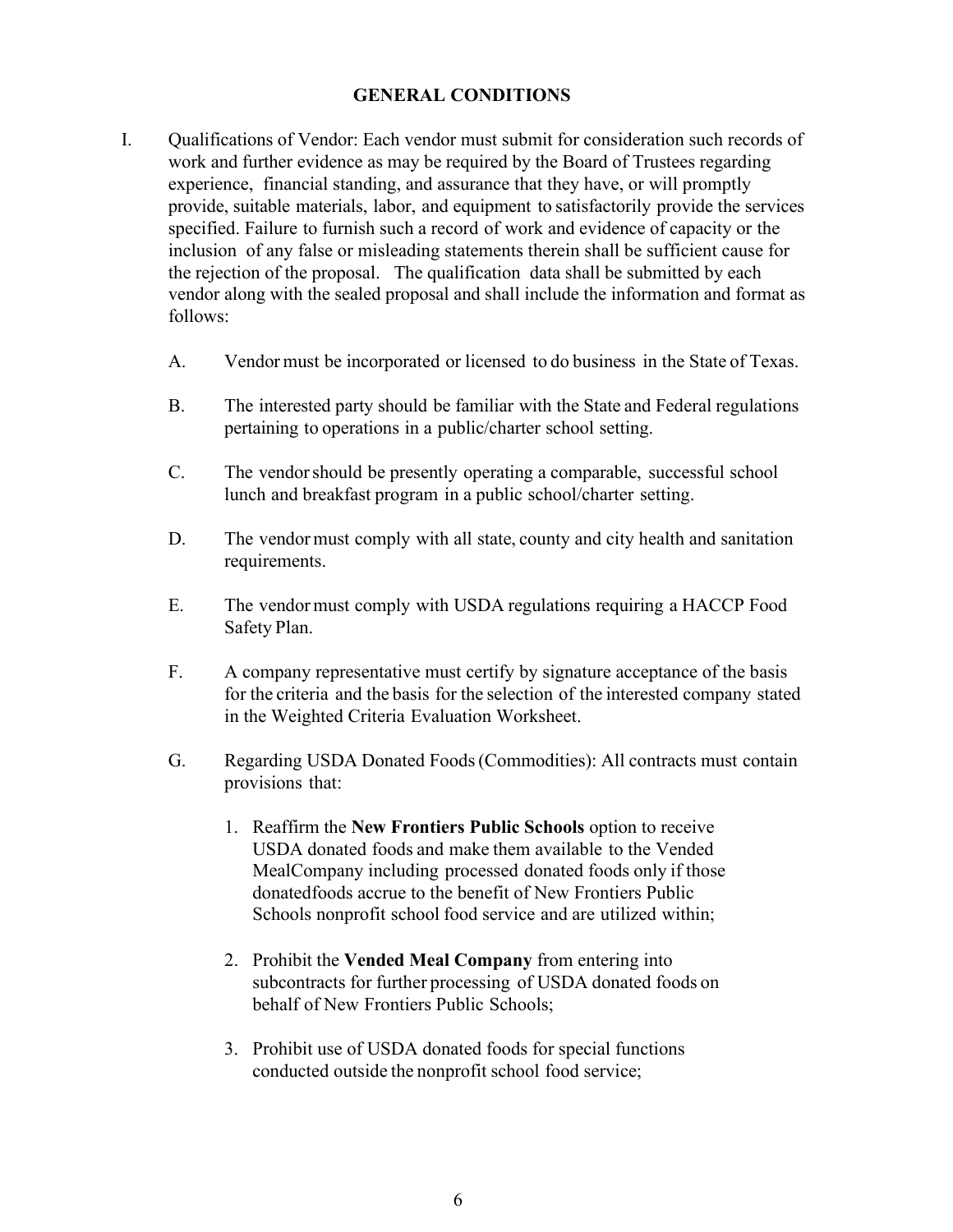- 4. Address ordering procedures, proper utilization, storage practices and inventory control;
- 5. Specify the method and frequency by which New Frontiers Public Schools/ Imelda Davis ECHS will be given full value of USDA donated foods. In fixed-price contracts, in order to document the commodity value-pass-through, the contract should specify that the credits or reductions will be indicated on the invoices to New Frontiers Public Schools/ Imelda Davis ECHS;
- 6. Specify that the **Vended Meal Company** accepts liability for any negligence on its part that results in any loss of, improper use of, or damage to USDA donated foods;
- 7. Require that the **Vended Meal Company** maintain accurate and complete records with respect to receipt, use/disposition, storage, and inventory of USDA donated foods;
- 8. Retain the right to assert claims against other persons to whom USDA donated foods are delivered for care, handling, or distribution and to take action to obtain restitution in connection with claims for improper distribution, use or loss of, or damage to USDA donated foods.
- H. Representatives from New Frontiers Public Schools reserve the right to inspect the vendor's facilities at any time during the contract and other food service operations under its management during the procurement process or after award of the contract.
- I. Extent of Food Services Required: A reimbursable lunch and/or a reimbursable breakfast and/or a reimbursable snack **served/delivered** in accordance with U. S. Department of Agriculture, Child Nutrition Programs meal patterns are required. Since **New Frontiers Public Schools** participates in the National School Lunch and Breakfast Program, surplus food commodities are available for use in the lunch and breakfast program, and it is the intent of New Frontiers Public Schools that such items **will** be included in menus to the greatest extent possible. Occasionally, special food services are requested for functions at other than the regular lunch periods. Interested vendors should include in the proposal provision for accommodating such special requests.
	- 1. Meal Pattern Requirements: Vendor will serve reimbursable meals in accordance with the following meal pattern:

a. Traditional Food Based Menu Planning; Menu planning system for breakfast will be 9-12 and lunch 9-12.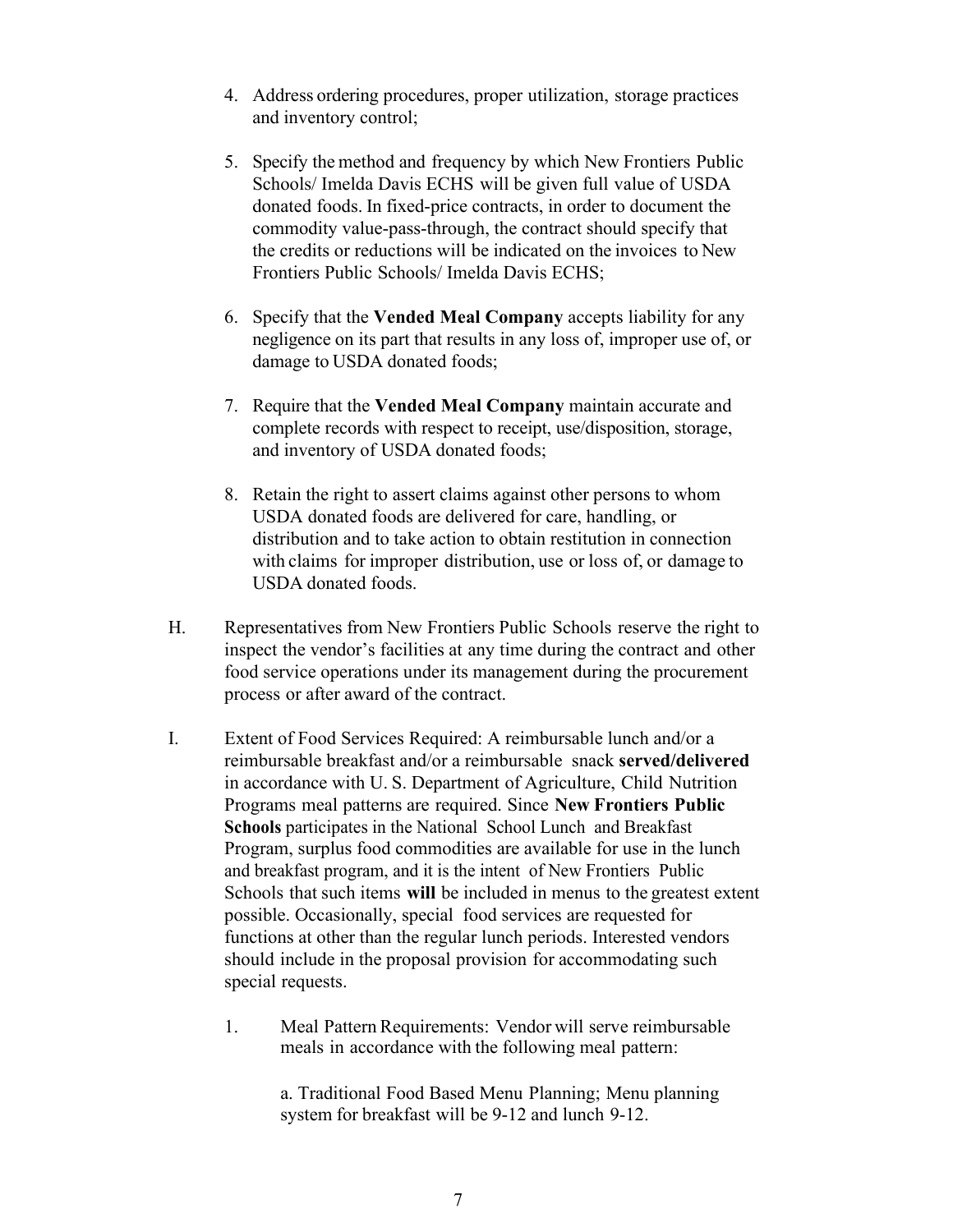b. **Vended Meal Company** shall make substitutions in the food components of the meal pattern for students with disabilities when their disability restricts their diet as stated in the students' Individual Educational Plans (IEPs) or 504 Plans and those nondisabled students who are unable to consume regular breakfast or lunch because of medical or other special dietary needs. Substitutions shall be made on a case-by-case basis when supported by a statement of the need for substitutes that includes recommended alternative foods, unless otherwise exempted by USDA. Such statement shall be signed by a medical doctor or a recognized medical authority. There will be no additional charge to the student for such substitutions.

c. **Vended Meal Company** shall make substitutions forfluid milk for non-disabled students who cannot consume fluid milk due to medical or special dietary needs. Substitutions shall be made when a medical authority for a fluid milk substitute identifying the medical or other special dietary need that restricts the student's diet. Approval for fluid milk substitutions shall remain in effect until the medical authority revokes such request in writing, or **New Frontiers Public Schools** changes its substitution policy for non-disabled students. Fluid milk substitutes shall provide nutrients as required by federal and state regulations. There will be no additional charge to the student for such substitutions.

d. **Vended Meal Company** shall provide 2 flavored fat-free options and 1 unflavored 1% option of fluid milk.

- 2. **New Frontiers Public Schools** will be responsible for distribution and collection of applications, determining student eligibility, counting meals served in accordance with eligibility, consolidation of counts of meals served to students, and claiming of meals for reimbursement.
- 3. Reimbursable meals will be transported by the **Vended Meal Company** in accordance with state and local sanitation and temperature requirements and delivered to the New Frontiers Public Schools/Imelda Davis ECHS site stipulated on the Campus Listing (ExhibitD). The reimbursable meals will be:

a. Prepared in bulk to be plated and served by the **Vended Meal Company** as each student moves down the serving line;

b. Prepared and prepackaged individually for each student by the **Vended Meal Company** with serving trays, eating utensils, napkins, and condiments included.

4. The **Vended Meal Company** shall provide local support staff by region if applicable.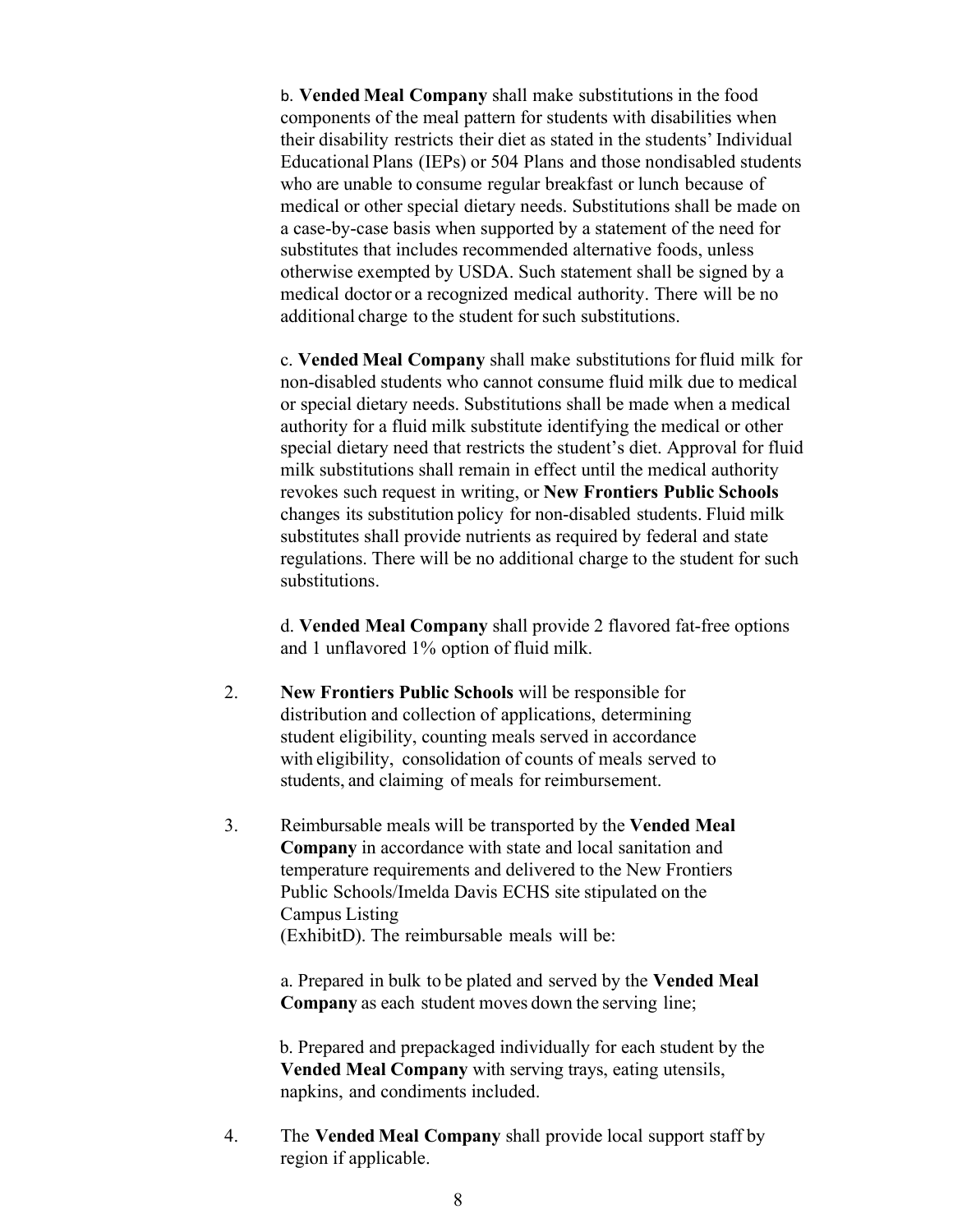- J. Equipment and Facilities Maintenance and Sanitation: Functions will be the responsibility of the **Vended Meal Company**.
	- 1. **Vended Meal Company** must be able to supply all required meal equipment and essential kitchen supplies as determined by the Child Nutrition Representative at New Frontiers Public Schools/ Imelda Davis ECHS including additional equipment to meet the increase of average daily participation.
	- 2. **New Frontiers Public School** shall maintain the premises and facilities where meals are served, and shall adhere to the highest standards of cleanliness and sanitary practices to ensure compliance with state and local health and sanitation requirements related to the food service program.
	- 3. The **Vended Meal Company** shall maintain the equipment, where meals are prepared, and shall adhere to the highest standards of cleanliness and sanitary practices to ensure continual sanitation in all functions and matters related to the food service program.
	- 4. **New Frontiers Public Schools** will be responsible for the maintenance and expense of insect and pest control in all food service serving areas if applicable.
	- 5. **New Frontiers Public Schools** will be responsible for removal of trash and garbage resulting from the food service program in compliance with current scheduled waste disposal services provided by New Frontiers Public Schools, if applicable.
	- 6. **Vended Meal Company** will be responsible for installing and moving equipment that falls within the New Frontiers Public Schools district or within the individual campus.
- K. Utilities
	- 1. New Frontiers Public Schools will provide electric service in New Frontiers Public Schools facilities forthe food service program.
	- 2. Any charges from the vendor for water and electric or any other charges for utilities must be included in the per-meal fee charged to New Frontiers Public Schools.

L. Preparation and Submission of School Lunch, Breakfast and Seamless Summer Option Claims: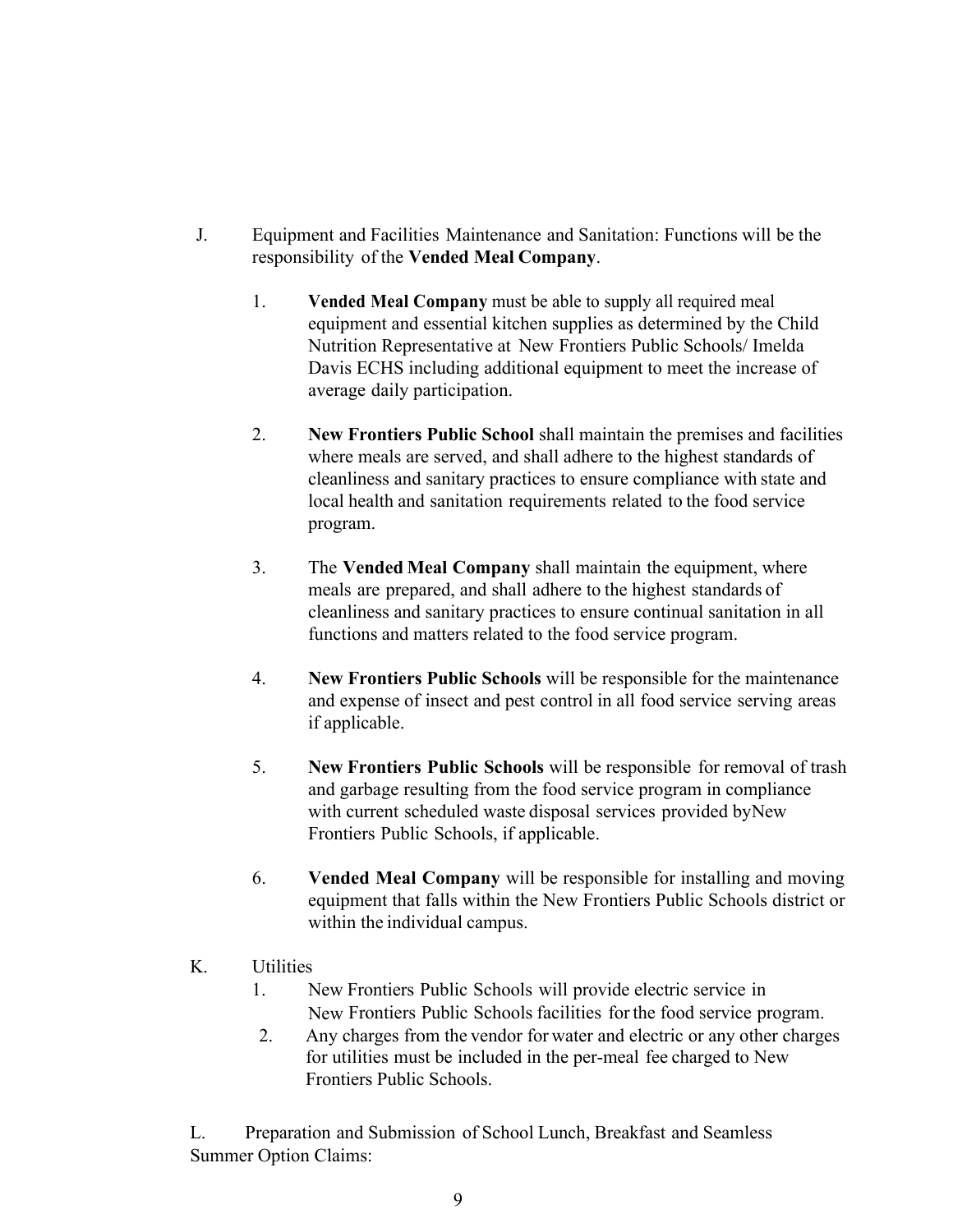- 1. New Frontiers Public Schools will compile all information required to complete and process reimbursement claims for meals served.
- 2. New Frontiers Public Schools shall maintain the records required to substantiate free and reduced-price meals. The vendor shall adhere tothe free and reduced-price policy requirements as established by USDA.
- M. Food Production Records/Standardized Recipes/Offer vs. Serve
	- 1. The **Vended Meal Company** will be responsible for providing a Food Production Record for all breakfast/lunch/after school snack meals on a daily basis which are in compliance with the state and USDA requirements.
	- 2. The **Vended Meal Company** will be responsible for providing a standardized recipe for each menu item that includes the total yield, portion size, ingredients, identify critical control points and HACCP process, and all USDA required nutrient information.
	- 3. The **Vended Meal Company** will credit items which are not taken by a student due to offer vs. serve on a daily basis during the contract period.
- MI. Contract
	- 1. Vendor may make recommendations to New Frontiers Public Schools regarding the quality, extent and general nature of the food service operation and the prices to be charged for meals and other food; but New Frontiers Public Schools will retain control over such aspects of the food service operation and shall have the right to make the final decisions regarding such matters.
	- 2. The contract will be a one-year contract with three one-year renewal options. A 30-day cancellation clause on the part of either party will be included. Term of contract to start **August 1, 2022.**
	- 3. The contract will be kept on file in accordance with the State of Texas record retention requirements for review by the Texas Department of Agriculture and other appropriate state and federal agencies.
	- 4. The **Vended Meal Company** will have total responsibility to ensure compliance with the regulations set forth by the Food and Nutrition Service of the United States Department of Agriculture and the Texas Department of Agriculture. In addition, performance under the contract must meet all state and local regulations.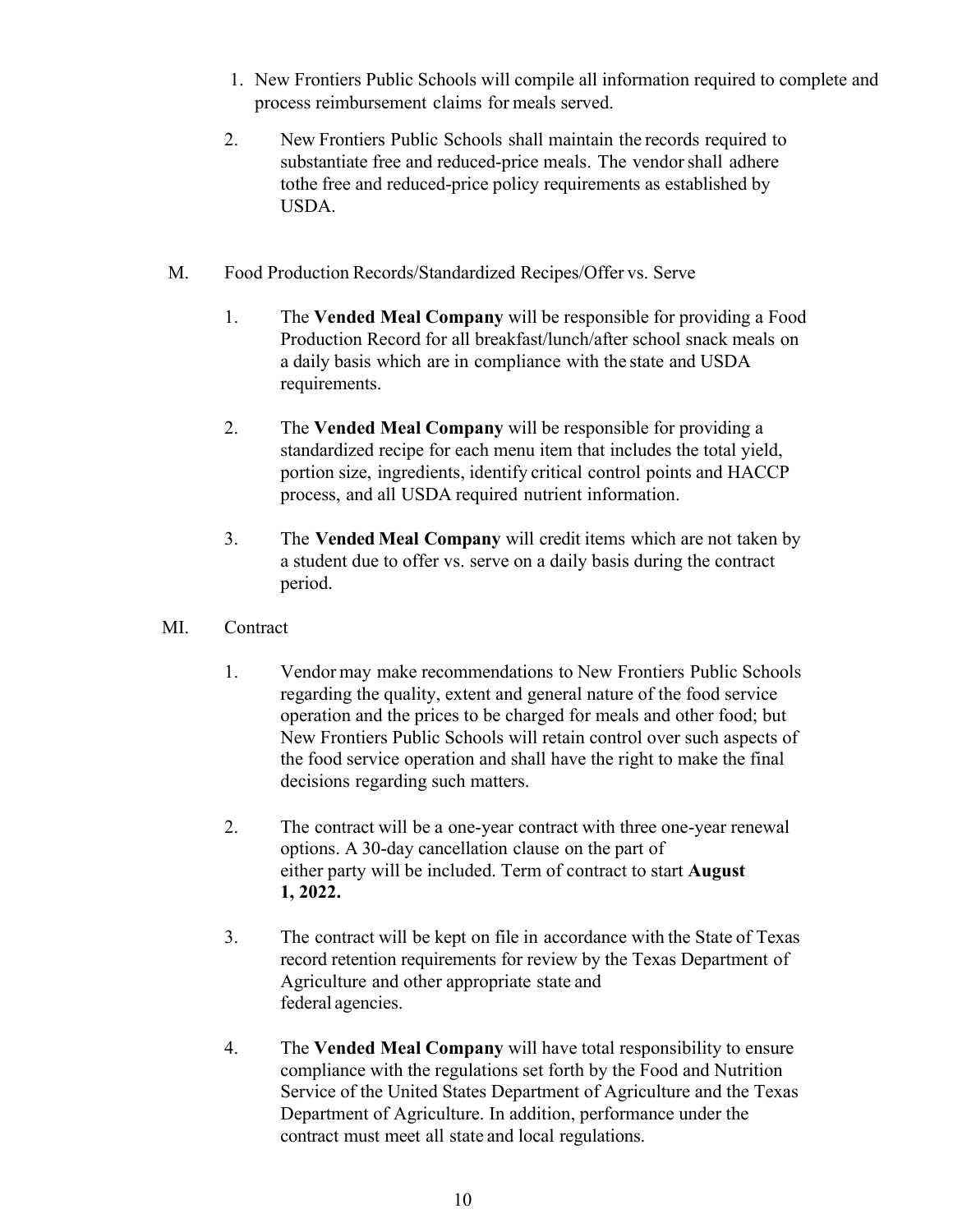- 5. No payment shall be made for meals that are spoiled or unwholesome at time of service, do not meet the specifications developed by New Frontiers Public Schools, or do not otherwise meet the requirements of the agreement, if any, entered into pursuant to this proposal; provided however, that no deduction shall be made unless New Frontiers Public Schools shall give the vendor written notification of the meal service for which the deduction is to be made, specifying the number of meals for which New Frontiers Public Schools intends to deduct payment and setting forth the reasons for the deduction. **Charter School** shall provide such notice not later than **10** days after the date the meal was served. The vendor shall prepare and store at proper temperatures a sample meal for each meal served at New Frontiers Public Schools for the number of days chosen for the written notification period to serve as documentation of these criteria.
- 6. If any invoices presented for payment that are not paid within the number of days specified in the contract, the charges from the invoice may be subject to a late fee, the terms must be outlined in the contract. Any late fees must be paid from the General Fund. **The contract must state that no food service account fundsshall be used for payment of interest or late fees.** Interest charged to New Frontiers Public Schools by a vendor for late payment of invoices cannot exceed one percent of the balances of the invoice due, per month, as stipulated by state law.
- 7. In the event of a breach of the agreement, if any, entered into pursuant to this proposal by either New Frontiers Public Schools or vendor, the non-breaching party shall give the breaching party written notice specifying the default, and the breaching party shall have thirty (30) days within which to cure the default. If the default is not cured within that time, the non-breaching party shall have the right to then terminate this agreement by giving the breaching party thirty (30) days written notice of its intention to terminate.
- 8. The term of the contract must coincide with the school calendar year. By reading and accepting this pre-qualification outline, the interested party acknowledges that **New Frontiers Public Schools Charter School/Imelda Davis ECHS** has no obligation to contract unless in its sole opinion, it is in its own best interest to do so.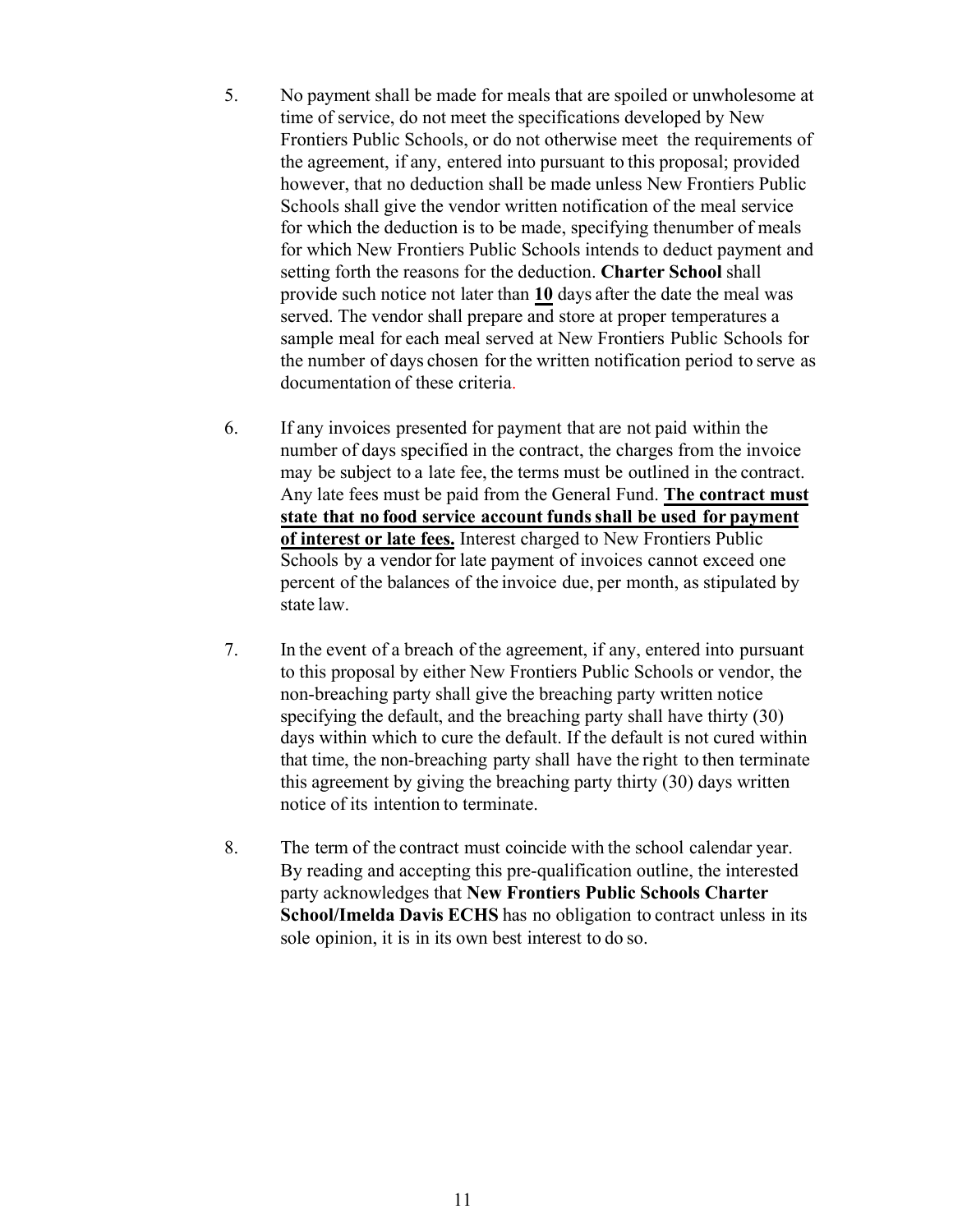#### **SPECIFICATIONS**

- I. Scope: Vendor shall provide meal services in accordance with this *Request for Proposal* of **New Frontiers Public Schools Charter School** including all present schools, plus any schools or campuses to be added during the course of the contract.
	- A. The purpose of the *Request for Proposal* is to obtain complete data, from each interested vendor, to be considered in the award of the vended meals contract for the food service program to enable **New Frontiers Public Schools Charter School** to determine which vendor is best able to meet the criteria of New Frontiers Public Schools. Each interested vendor shall furnish as part of this proposal a complete general description of experience in the field of food service and School Lunch, Breakfast and Snack Programs. Included shall be the following:
		- 1. Name and address of the vending company.
		- 2. Documentation of licensure to do business in the State of Texas.
		- 3. Documentation of incorporation.
		- 4. The duration and extent of experience in the operation of school lunch breakfast and snack services or other federal programs.
		- 5. A complete list of Texas public schools and locations where the vendor is currently operating school lunch, breakfast and snack programs. Give name and address, length of service, and contact name and telephone number of a contact person for each district/charter school.
		- 6. List Texas school districts/charter schools where vendor services have been discontinued or terminated for any reason, in the last five years, and the reasons why.
		- 7. Shall furnish proof of Commercial General Liability Occurrence in an amount no less than \$500,000 including, but not limited to, Premises and Operations, Products Liability Broad Form Property Damage, Contractual Liability, Personal and Advertising Injury Liability and where the exposure exists, coverage for watercraft, blasting collapse, and explosions, blowout, catering and underground damage.
			- A. \$500,000 each occurrence Limit Bodily Injury and Property Damage combined
			- B. \$250,000 Products-Completed Operations Aggregate Limit \$250,000 per Job Aggregate
			- C. \$150,000 Personal and Advertising Injury Limit
		- 8. A sample copy of the contract form to be used is enclosed.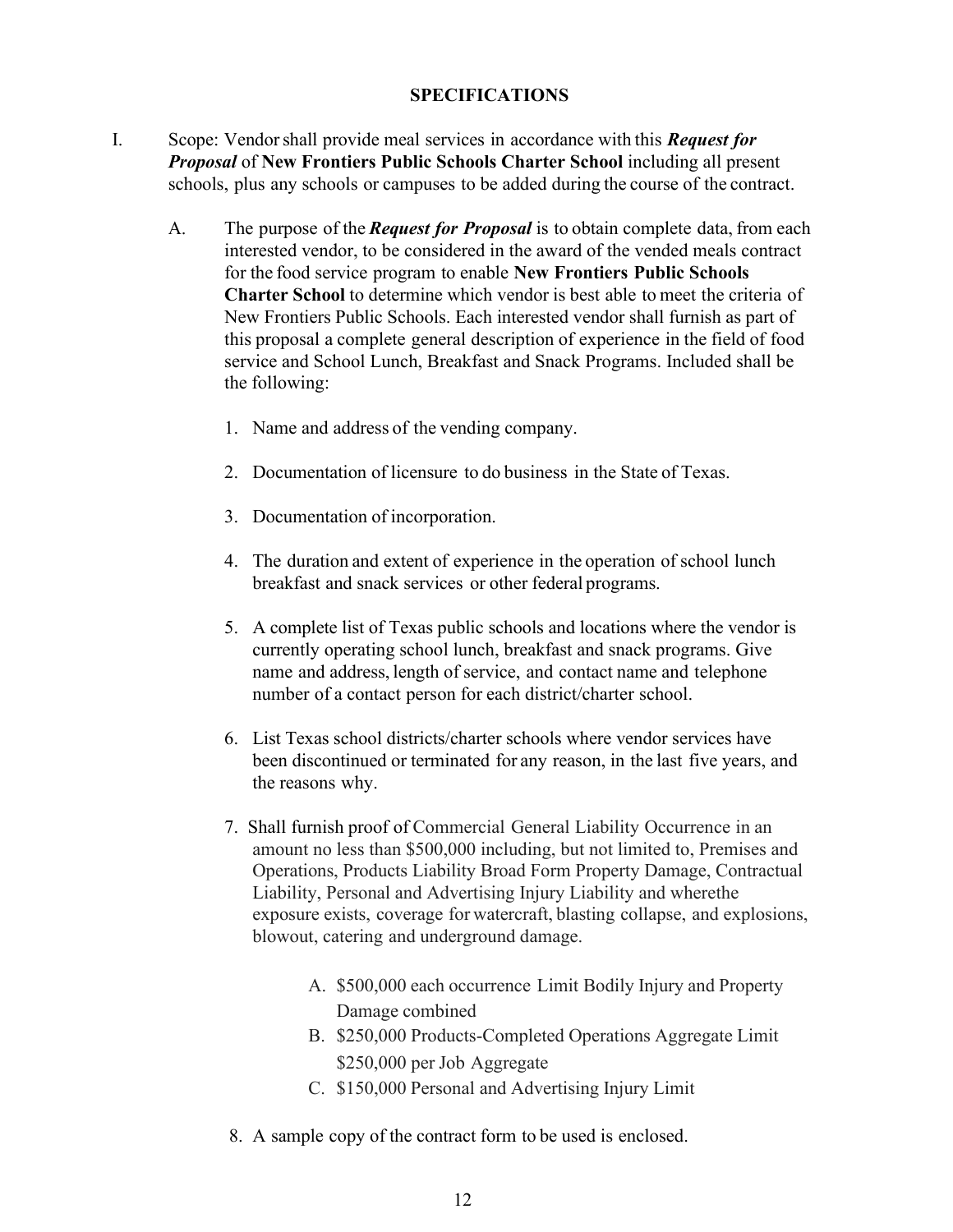- 9. Documentation of size and structure of the company with the qualifications of key vendor supervisory and support personnel.
- 10. All statements submitted by the vendor are required to be complete and accurate.
- 11. Other such information as the interested vendor deems pertinent for consideration by New Frontiers Public Schools shall be provided.
- B. Vendor's Fees

The charge to New Frontiers Public Schools for the vendor's per-meal fee is to be clearly identified in the proposal as a total cost per meal for breakfast, lunch and after school snacks. The per-meal fee will include all vendor costs incorporated into that fee. If fees are to increase during the three-year procurement period, then all fees for all years of the procurement period must be stated in the vendor's proposal to and contract with New Frontiers Public Schools. If fees are to be benchmarked against an index, such as the Consumer Price Index (CPI), the index and specific sub-index to be used must be stated in the vendor proposal and the contract.

- C. All contracts over \$150,000 require compliance with 42 U.S.C. 1857(h), section 508 of the Clean Water Act (33 U.S.C. 1368), Executive Order 11738, and Environmental Protection Agency regulations (40 CFR part 15)
- D. Buy American provision requirements

1. As per by the Buy American provision, all products must be of domestic origin as required by 7 CFR Part 210.21(d)

2. New Frontiers Public Schools participates in the National School Lunch Program, School Breakfast Program and Seamless Summer Option and is required to use the nonprofit food service funds to the maximum extent practical to buy domestic commodities or products for Program Meals. A "domestic commodity or product" is defined as one that is either produced in the U.S. or is processed in the U.S. substantially using agricultural commodities that are produced in the U.S. as provided in 7 CFR Part  $210.21(d)$ .

3. Exceptions to the Buy American provision should be used as a last resort; however, an alternative or exception may be approved upon request. To be considered for the alternative or exception, the request must be submitted in writing to a designated official. The request must include the:

- I. Alternative substitute(s) that are domestic and meet the required specifications:
	- A. Price of the domestic food alternative substitute(s); and
	- B. Availability of the domestic alternative substitute(s) in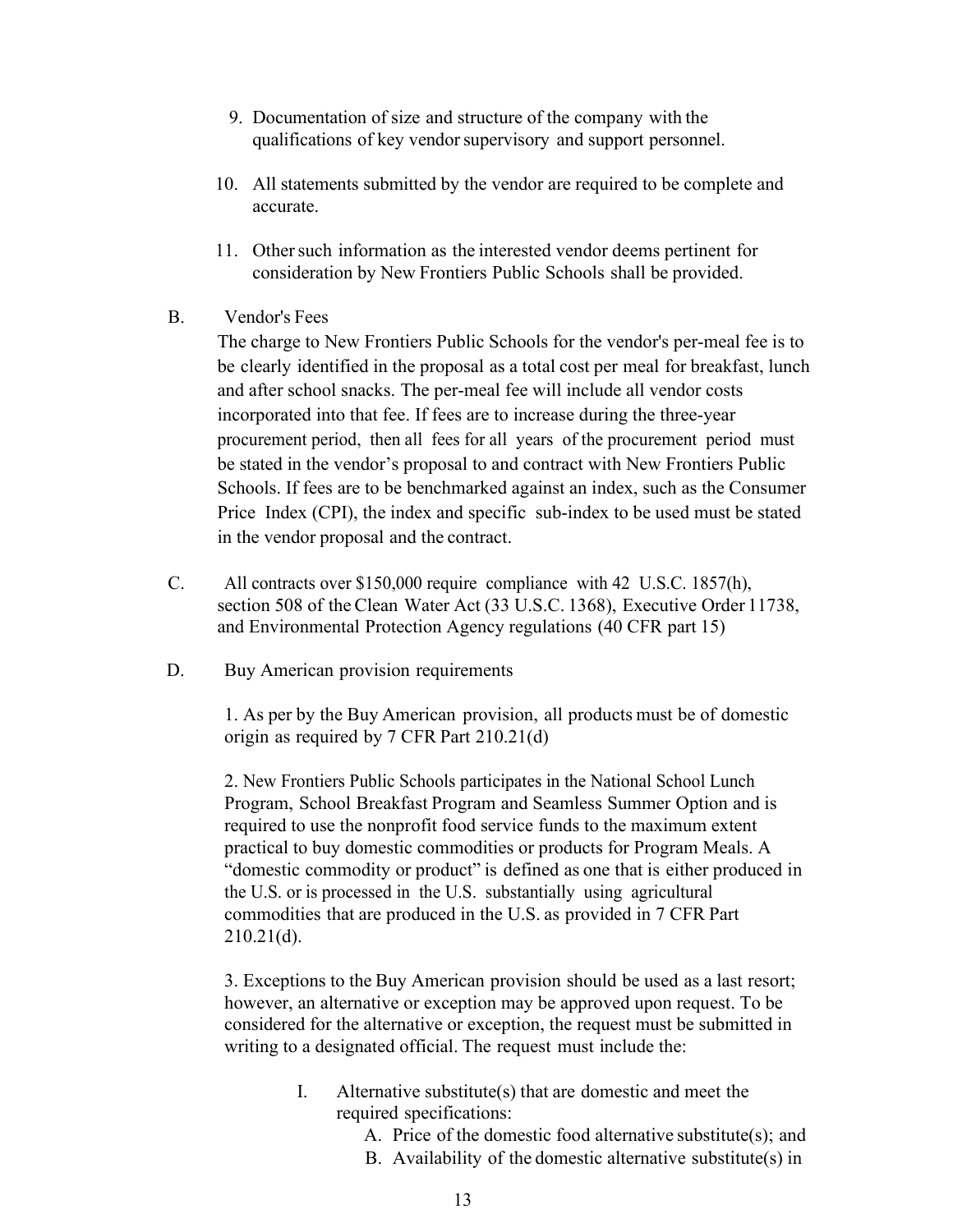relation to the quantity ordered.

- II. Reason for exception: limited/lack of availability or price (include price)
	- A. Price of the domestic food product; and
	- B. Price of the non-domestic product that meets the required specification of the domestic product.
- E. Evaluation of Proposals (see attached Evaluation Worksheet)
	- 1. New Frontiers Public Schools reserves the right to accept or reject any or all proposals as may be deemed in the best interest of New Frontiers Public Schools. New Frontiers Public Schools will evaluate all proposals according to a set of criteria that is scored and then weighted as to importance in the overall evaluation process. The scoring process will involve two steps as described below:

**Step 1**: Each evaluation factor will be assigned a point value within the ranges specified. These point values are assigned to each criterion as a means of quantifying the relative strengths and weaknesses of the various proposals.

**Step 2**: Each scored criterion will be weighted according to the percentage value assigned to each criterion by New Frontiers Public Schools. These weights are assigned as a means of quantifying the relative importance of each criterion in the overall evaluation process.

- 2. New Frontiers Public Schools reserves the right to approve the selection of any of the vendor's employees assigned to work in New Frontiers Public Schools.
- 3. New Frontiers Public Schools shall retain responsibility for determining student meal prices.

.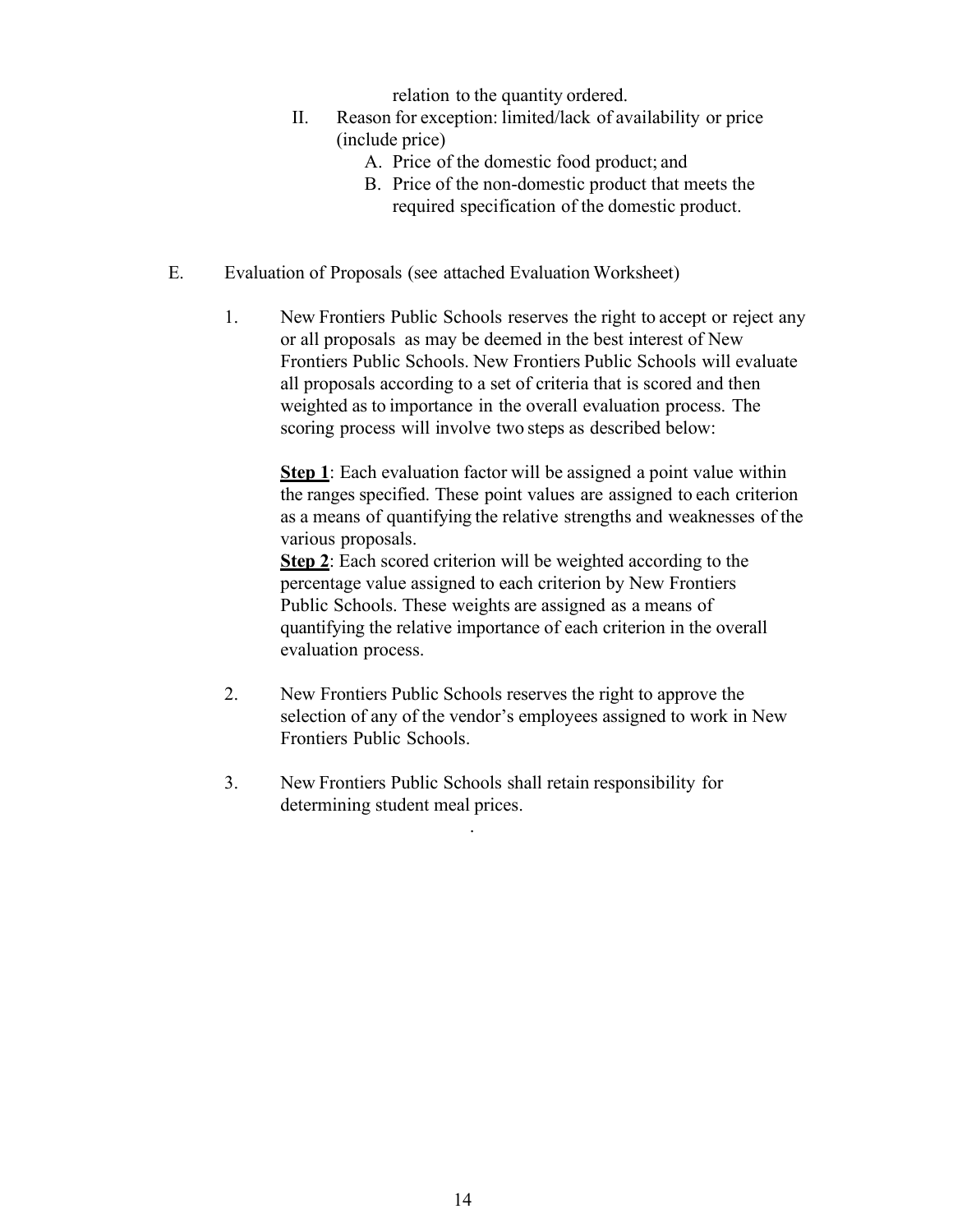#### SAMPLE EVALUATION WORKSHEET

The evaluation of proposals will be based on the following criteria and scored in the following manner:

I. Mandatory Criteria

Proposals will not be considered for further evaluation unless there is compliance with all of the following criteria. The proposing vendor:

- A. Must be properly incorporated or licensed to do business in the State of Texas.
- B. Must be capable of managing food service operations on a contract basis.
- C. Must not have a record of substandard work.
- D. Must submit a proposal meeting all of the requirements of the *Request for Proposal*.
- II. Technical Criteria

This shall account for sixty percent (60%) of the total score. Proposals meeting each of the criteria set forth above will be evaluated on the following factors:

- A. Technical experience of the Vendor:
	- 1. Vended Meal contract experience *(0 5 pts)*.
	- 2. Vendor experience with local governments and other nonprofit entities *(0 15 pts)*.
	- 3. Vendor ability to accurately calculate and complete food service production records and nutrient analysis *(0 – 10 pts)*.
- B. Characteristics of the Vendor:
	- 1. Size and structure of the company *(0 5 pts)*.
	- 2. Qualifications of key vendor personnel and supervisory, and other support personnel *(0 - 20 pts)*.
	- 3. General direction and supervision to be exercised by vendor over employees to meet district/charter school needs *(0 - 10 pts)*.

Total technical criteria points

| Weight assigned          |  |
|--------------------------|--|
| Technical criteria score |  |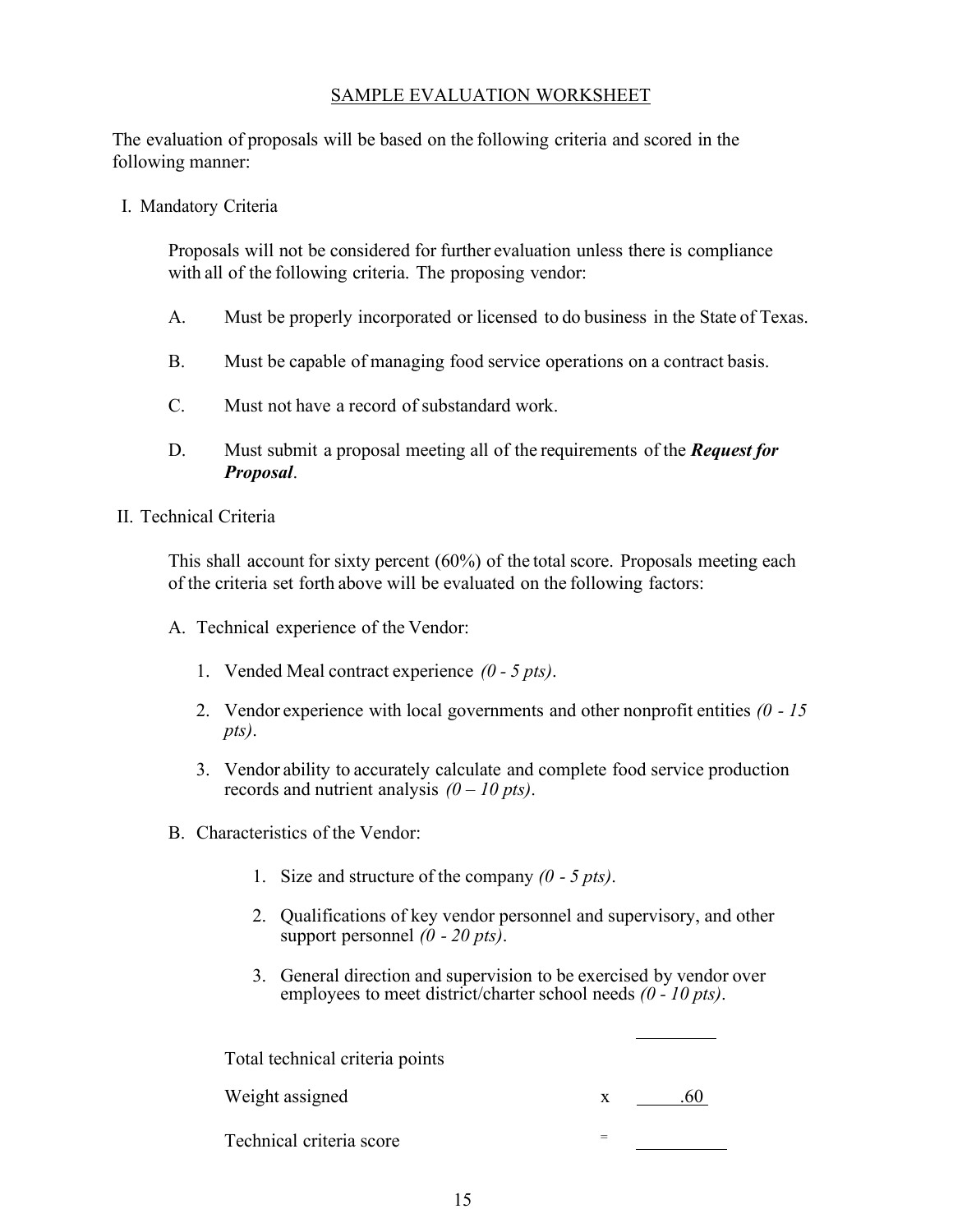II. Non-technical Criteria:

This shall account for forty percent (40%) of the total score. Include a resume(s) of all key vendor personnel who will be involved in supervision of meal preparation and delivery.

- A. Clear understanding of the work to be performed:
	- 1. Comprehensiveness of the entire RFP response, particularly as it relates to addressing all points identified and addressed herein under Specifications *(0 - 20 pts)*.
	- 2. Compatibility of key program areas with New Frontiers Public Schools overall mission statement and New Frontiers Public Schools-wide goals and objectives. Key program areas that will be evaluated under these criteria include the following *(0 - 20 pts)*:
		- a. Food production system.
		- b. Purchasing procedures.
		- c. Sanitation, HACCP, and safety programs.
		- d. Menu development rationale.
		- e. A la carte program.
		- f. Recordkeeping.
		- g. Marketing.
		- h. Nutrition education and awareness.
		- i. Food production records
		- j. Standardized Recipes to include Critical Control Points and HACCP processes
- B. Overall financial projection, including fees *(0 25 pts)*

| Total non-technical criteria points |              |     |
|-------------------------------------|--------------|-----|
| Weight assigned                     | $\mathbf{x}$ | .40 |
| Total non-technical criteria score  | $=$          |     |
| <b>Total combined score</b>         |              |     |
| Technical criteria score            |              |     |
| Non-technical score                 |              |     |
| Total proposal score                |              |     |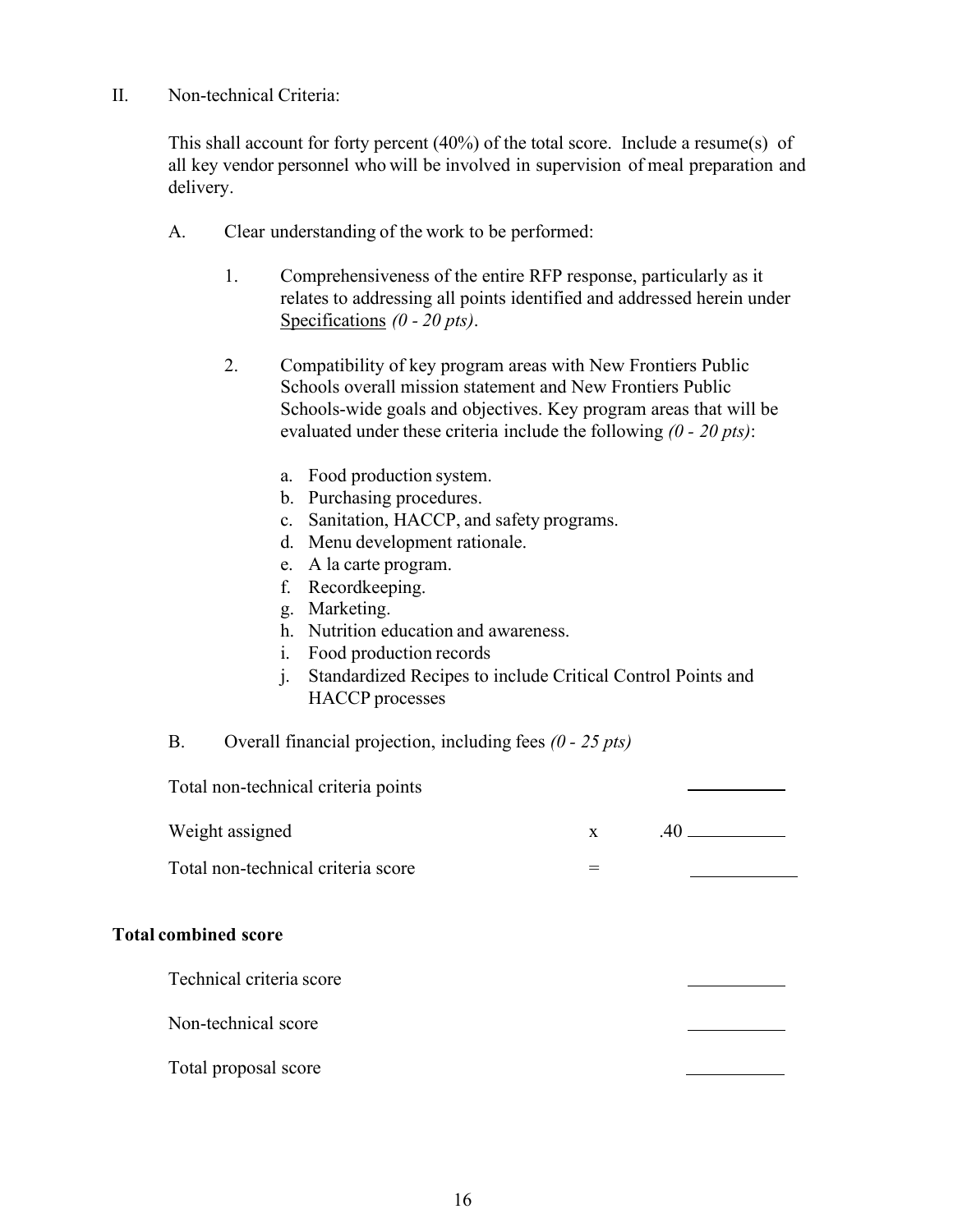#### **Exhibit A**

#### U. S. DEPARTMENT OF AGRICULTURE

#### Certification Regarding Debarment, Suspension, Ineligibility, and Voluntary Exclusion-Lower Tier Covered Transactions

This certification is required by the regulations implementing Executive Order 12549, Debarment and Suspension 7 CFR Part 3017, Section 3017.510, Participant's responsibilities. The regulations were published as Part IV of the January 30, 1989, Federal Register (pages 4722-4733). Copies of the regulations may be obtained by contacting the Department of Agriculture agency with which this transaction originated.

#### (BEFORE COMPLETING CERTIFICATION, READ INSTRUCTIONS)

- (1) The prospective lower tier participant certifies, by submission of this proposal, that neither it nor its principals is being presently debarred, suspended, proposed for debarment, declared ineligible, or voluntarily excluded from participation in this transaction by any Federal department or agency.
- (2) Where the prospective lower tier participant is unable to certify to any of the statements in this certification, such prospective participant shall attach an explanation to this proposal.

Organization Name PR/Award Number or Project

Name of Authorized Representative Title

Signature Date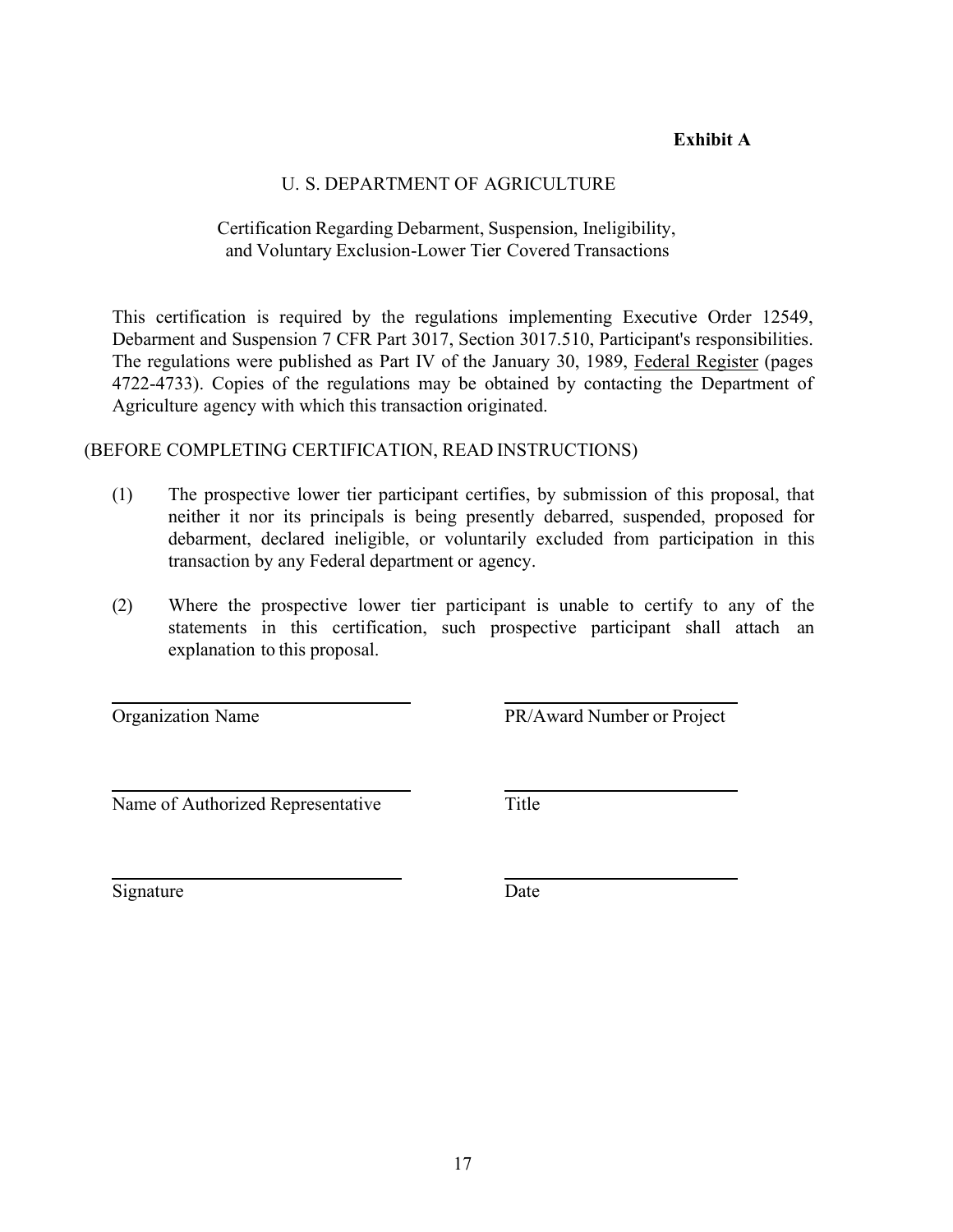#### **EXHIBIT A (Continued)**

#### **Instructions for Certification**

- 1. By signing and submitting this form, the prospective lower tier participant is providing the certification set out on the form in accordance with these instructions.
- 2. The certification in this clause is a material representation of fact upon which reliance was placed when the transaction was entered into. If it is later rendered an erroneous certification, in addition to other remedies available to the Federal Government, the department or agency with which their transaction originated may pursue available remedies, including suspension and/or debarment.
- 3. The prospective lower tier participant shall provide immediate written notice to the person to which this proposal is submitted if at any time the prospective lower tier participant learns that its certification was erroneous when submitted or has become erroneous by reason of changed circumstances.
- 4. The terms "covered transaction", "suspended", "ineligible", "lower tier covered transaction", "participant", "person", "primary covered transaction", "principal", "proposal", and "voluntarily excluded" as used in this clause, have the meanings set out in the definitions and coverage sections of the rules implementing Executive Order 12549. You may contact the person to which this proposal is submitted for assistance in obtaining a copy of those regulations.
- 5. The prospective lower tier participant agrees by submitting this form that, should the proposed covered transaction be entered into, it shall not knowingly enter into any lower tier covered transaction with a person who is debarred, suspended, declared ineligible or voluntarily excluded from participation in this covered transaction, unless authorized by the department or agency with which this transaction originated.
- 6. The prospective lower tier participant further agrees by submitting this form that it will include this clause titled "Certification Regarding Debarment, Suspension, Ineligibility and Voluntary Exclusion--Lower Tier Covered Transaction", without modification, in all lower tier covered transactions and in all solicitations for lower tier transactions.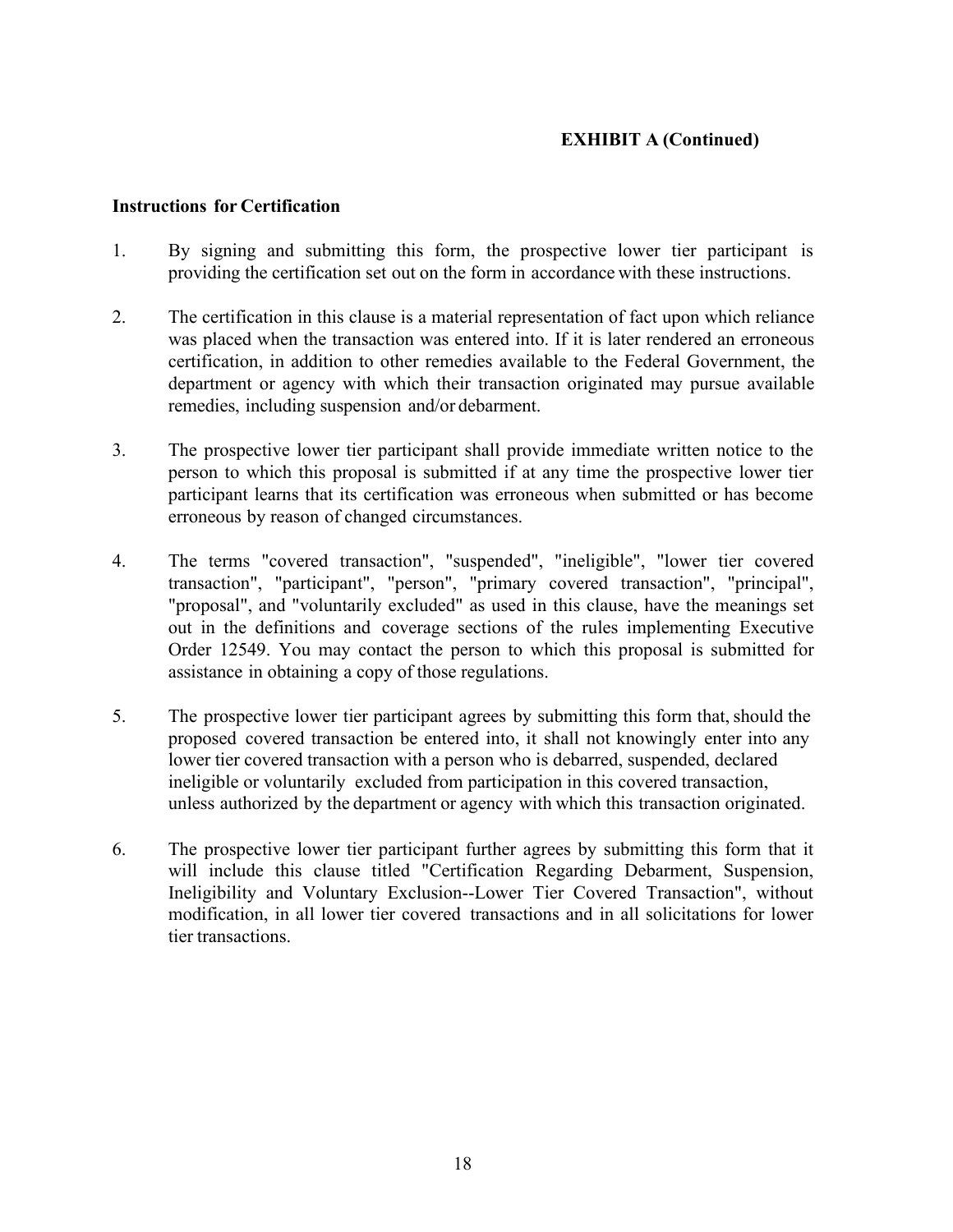#### **EXHIBIT A (Continued)**

- 7. A participant in a covered transaction may rely upon a certification of a prospective participant in a lower tier covered transaction that is not debarred, suspended, ineligible or voluntarily excluded from that covered transaction, unless it knows that the certification is erroneous. A participant may decide the method and frequency by which it determines the eligibility of its principals. Each participant may check the Non-procurement List.
- 8. Nothing contained in the foregoing shall be construed to require the establishment of a system of records to render in good faith the certification required by this clause. The knowledge and information of a participant is not required to exceed that which is normally possessed by a prudent person in the ordinary course of business dealings.
- 9. Except for transactions authorized under paragraph five of these instructions, if a participant in a covered transaction knowingly enters into a lower tier covered transaction with a person who is suspended, debarred, ineligible or voluntarily excluded from participation in this transaction, in addition to other remedies available to the Federal Government, the department or agency with which this transaction originated may pursue available remedies, including suspension and/or debarment.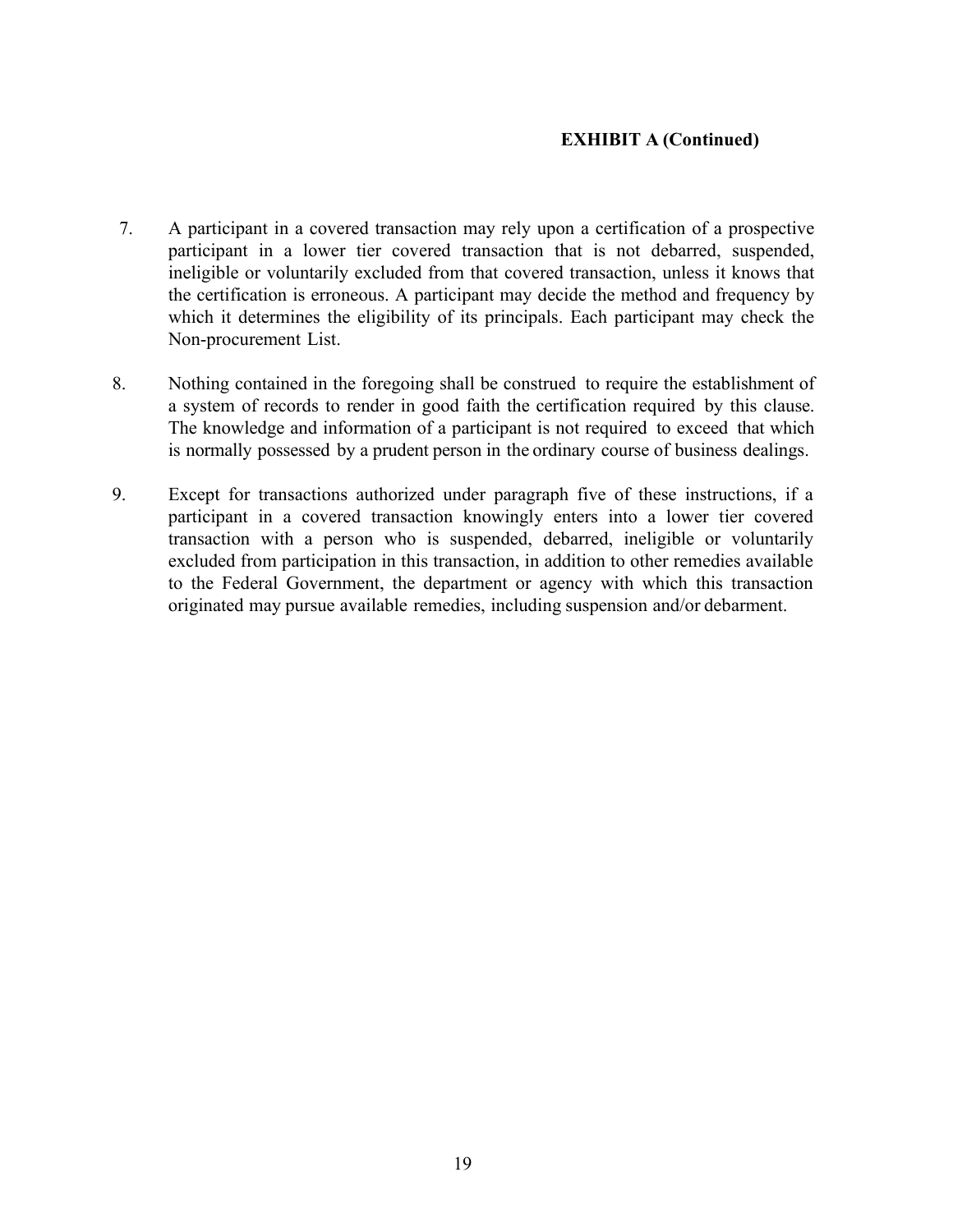#### **EXHIBIT B**

#### **ANTI-COLLUSION AFFIDAVIT**

STATE OF  $\qquad$  )

COUNTY OF  $\qquad$  )

, of lawful age, being first sworn on oath say, that he/she is the agent authorized by the bidder to submit the attached bid. Affiant further states that the bidder has not been a party to any collusion among bidders in restraint of freedom of competition by agreement to bid at a fixed price or to refrain from bidding; or with any state official of employees to quantity, quality, or price in the prospective contract, or any other terms of said prospective official concerning exchange of money or other thing of value for special consideration in the letting of contract; that the bidder/contractor had not paid, given or donated, or agreed to pay, give or donate to any officer or employee either directly or indirectly in the procuring of the award of a contact pursuant to this bid.

**Signed** 

Subscribed and sworn before me this day of , .

Notary Public (or Clerk or Judge)

My commission expires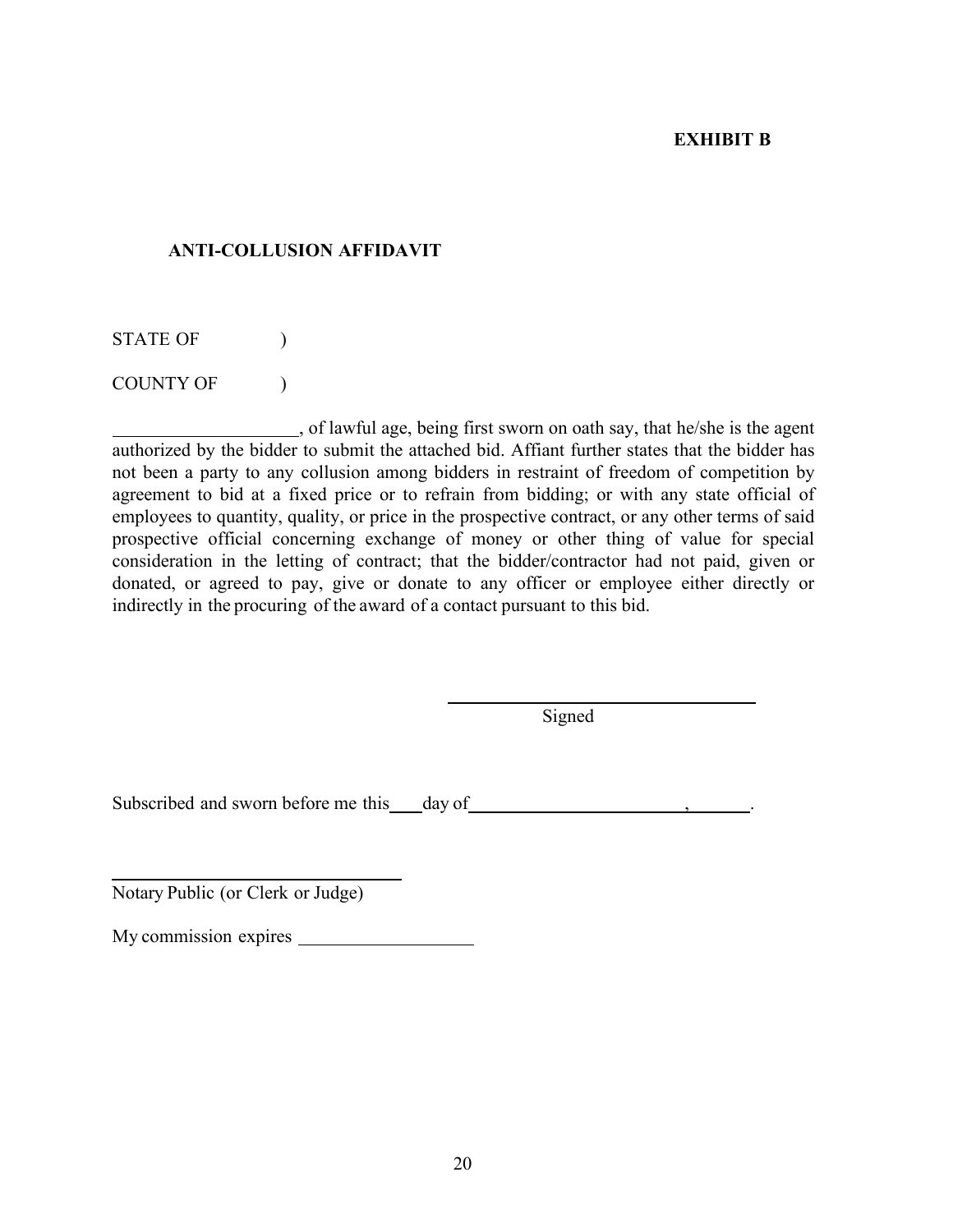#### **PROCUREMENT**

#### **Certification Regarding Lobbying**

Applicable to Grants, Sub-grants, Cooperative Agreements, And Contracts Exceeding \$100,000 in Federal funds.

Submission of this section is a prerequisite for making or entering into this transaction and is imposed by section 1352, Title 31, U.S. Code. This certification is a material representation of fact upon which reliance was placed when this transaction was made or entered into. Any person who fails to file the required certification shall be subject to a civil penalty of not less than \$10,000 and not more than \$100,000 for such failure.

The undersigned certifies, to the best of his or her knowledge and belief, that:

- (1) No Federal appropriated funds have been paid or will be paid by or on behalf of the undersigned, to any person for influencing or attempting to influence an officer or employee of any agency, a Member of Congress, an officer or employee of Congress, an employee of a Member of Congress, or any Board Member, officer, or employee of **[New Frontiers Public Schools]** Independent School District/Charter School in connection with the awarding of a Federal contract, the making of a Federal grant, the making of a Federal loan, the entering into a cooperative agreement, and the extension, continuation, renewal, amendment, or modification of a Federal contract, grant, loan, or cooperative agreement.
- (2) If any funds other than Federal appropriated funds have been paid or will be paid to any person for influencing or attempting to influence an officer or employee of any agency, a Member of Congress, an officer or employee of Congress, an employee of a Member of Congress, or any Board Member, officer, or employee of **[New Frontiers** Public Schools] Independent School District/Charter School in connection with this Federal grant or cooperative agreement, the undersigned shall complete and submit Standard Form- LLL, "Disclosure Form to Report Lobbying," in accordance with its instructions.
- (3) The undersigned shall require that the language of this certification be included in the award documents for all covered sub-awards exceeding \$100,000 in Federal funds at all appropriate tiers and that all sub-recipients shall certify and disclose accordingly.

Name/Address of Organization

Name/Title of Submitting Official

Signature Date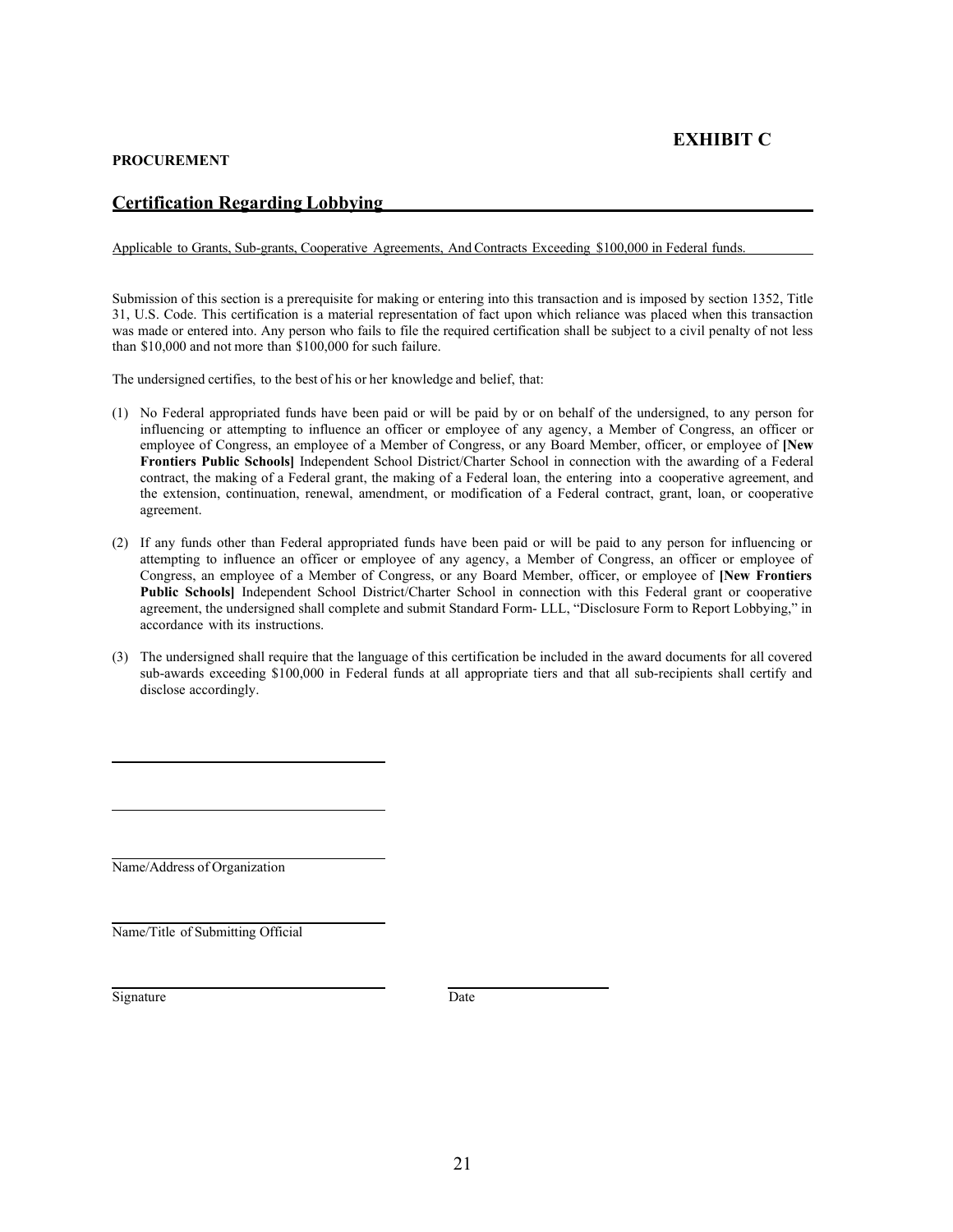| <b>PROCUREMENT</b>                                                                                                                                                                                                                              | <b>EXHIBIT C</b>                                                                                                                                             |
|-------------------------------------------------------------------------------------------------------------------------------------------------------------------------------------------------------------------------------------------------|--------------------------------------------------------------------------------------------------------------------------------------------------------------|
| <b>Disclosure of Lobbying Activities</b><br>(See next page for public burden disclosure.)                                                                                                                                                       | Complete this form to disclose lobbying activities pursuant to 31 U.S.C. 1352<br>Approved by OMB<br>0348-0046                                                |
| 2. Status of Federal Action:<br>1. Type of Federal Action:<br>a. bid/offer/application<br>a. contract<br>b. grant<br>b. initial award<br>c. cooperative agreement<br>_______ c. post-award<br>d. loan<br>e. loan guarantee<br>f. loan insurance | 3. Report Type:<br>_____ a. initial offering<br>b. material change<br>For Material Change Only:<br>Year Quarter<br>Date of last report                       |
| 4. Name and Address of Reporting Entity:                                                                                                                                                                                                        | 5. If Reporting Entity in No. 4 is Sub-awardee, Enter Name&<br><b>Address of Prime</b>                                                                       |
| Prime<br>Sub-awardee<br>Tier_____, if known:                                                                                                                                                                                                    |                                                                                                                                                              |
| Congressional District, if known:                                                                                                                                                                                                               | Congressional District, if known:                                                                                                                            |
| 6. Federal Department/Agency:                                                                                                                                                                                                                   | 7. Federal Program Name/Description:                                                                                                                         |
|                                                                                                                                                                                                                                                 |                                                                                                                                                              |
| 8. Federal Action Number, if known:                                                                                                                                                                                                             | 9. Award Amount, if known:<br>$\mathcal{S}$                                                                                                                  |
| 10. a. Name and Address of Lobbying Entity<br>(If individual, last name, first name, MI):                                                                                                                                                       | b. Individuals Performing Services<br>(Incl. address if different from No. 10a) (last name, first name, MI):                                                 |
| (Attach continuation sheet(s) if necessary)                                                                                                                                                                                                     |                                                                                                                                                              |
| 11. Amount of Payment (check all that apply):<br>$\frac{\text{S}}{\text{Actual}}$ Actual<br>Planned<br>12. Form of Payment (check all that apply):<br>a. cash<br>b. in-kind; specify: nature<br>value $\qquad \qquad$                           | 13. Typeof Payment (check all that apply):<br>a. retainer<br>b. one-time fee<br>c. commission<br>___d. contingent fee<br>e. deferred<br>$f.$ other; specify: |
| 14. Brief Description of Services Performed or to be Performed and Date(s) of Service, including officers(s), employee(s), or<br>members(s) contacted for Payment Indicated in Item 11:                                                         |                                                                                                                                                              |

(Attach continuation sheet(s) if necessary)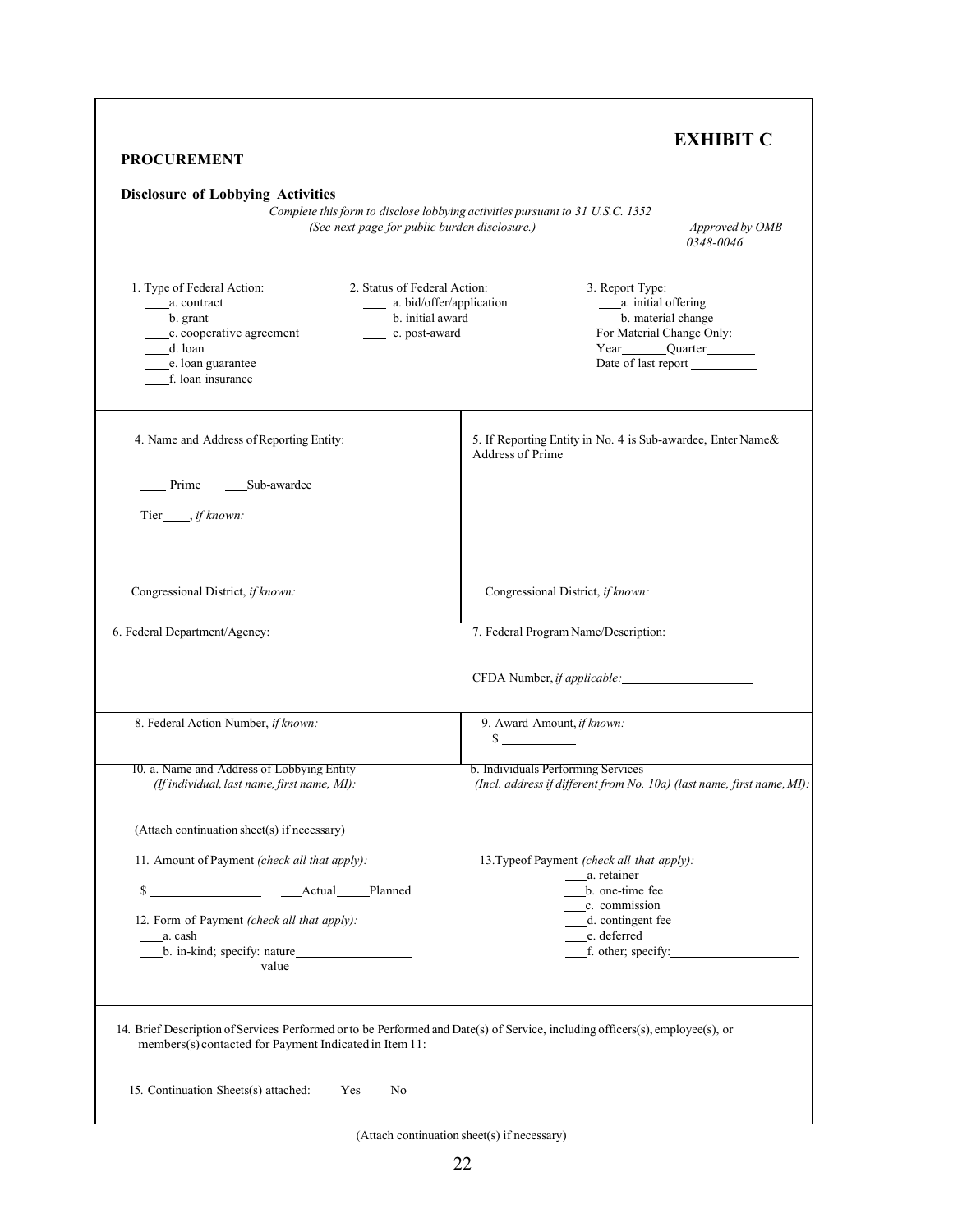16. Information requested through this form is authorized by article 31 U.S.C section 1352. This disclosure of lobbying activities is a material representation of fact upon which reliance was placed by the tier above when this transaction was made or entered into. This disclosure is required pursuant to 31 U.S.C. 1352. This information will be reported to the Congress semi-annually and will be available for public inspection. Any person who fails to file the required disclosure shall be subject to civil penalty of not less than \$10,000 and not more than \$100,000 for each such failure.

| Federal Use Only: |  |  |  |  |
|-------------------|--|--|--|--|
|-------------------|--|--|--|--|

Telephone No.: \_\_\_\_\_\_\_\_\_\_\_\_\_\_\_\_\_\_\_\_\_\_\_\_\_Date:

Signature: Print Name: Title:

Federal Use Only: Authorized for Local Reproduction of: Standard Form – LLL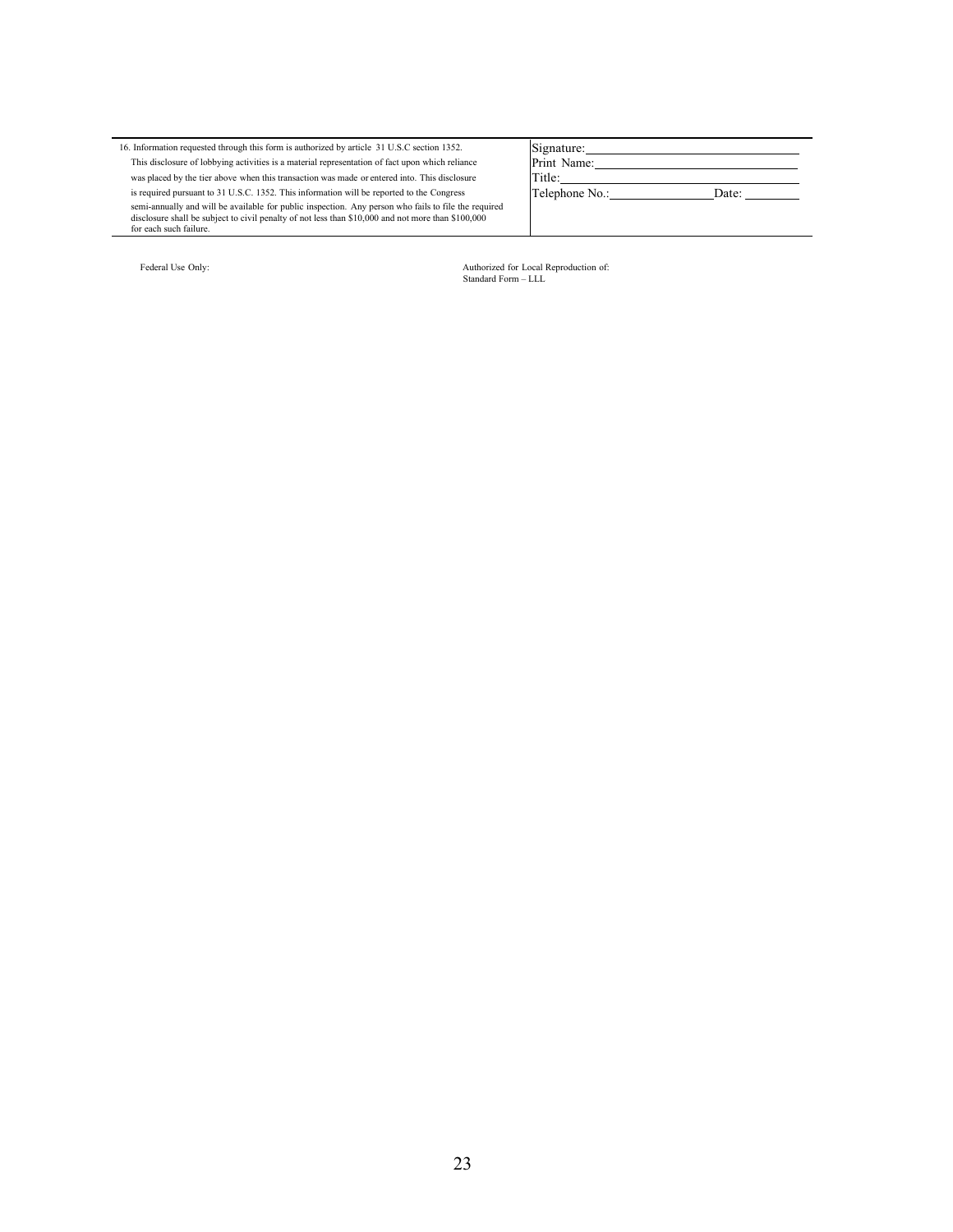#### **EXHIBIT C**

.

#### **PROCUREMENT**

#### **Instructions for Completion of SF-LLL, Disclosure of Lobbying Activities**

This disclosure form shall be completed by the reporting entity, whether sub-awardee or prime Federal recipient, at the initiation or receipt of a covered Federal action, or a material change to a previous filing, pursuant to title 31 U.S.C. section 1352. The filing of a form is required for each payment or agreement to make payment to any lobbying entity for influencing or attempting to influence an officer or employee of any agency, a Member of Congress, an officer or employee of Congress, or an employee of a Member of Congress in connection with a covered Federal action. Use the SF-LLL-A Continuation Sheet for additional information if the space on the form is inadequate. Complete all items that apply for both the initial filing and material change report. Refer to the implementing guidance published by the Office of Management and Budget for additional information.

- 1. Identify the type of covered Federal Action for which lobbying activity is and/or has been secured to influence the outcome of a covered Federal Action.
- 2. Identify the status of the covered Federal Action.
- 3. Identify the appropriate classification of this report. If this is a follow-up report caused by a material change to the information previously reported, enter the year and quarter in which the change occurred. Enter the date of the last previously submitted report by this reporting entity for this covered Federal Action.
- 4. Enter the full name, address, city, state and zip code of the reporting entity. Include Congressional District, if known. Check the appropriate classification of the reporting entity that designates if it is, or expects to be, a prime or sub-award recipient. Identify the tier of the sub-awardee, e.g., the first sub-awardee of the prime is the  $1<sup>st</sup>$  tier. Sub-award include but are not limited to subcontracts, sub grants, and contract awards under grants.
- 5. If the organization filing the report in item 4 checks "sub-awardee", then enter the full name, address, city, state and zip code of the prime Federal recipient. Include Congressional District, if known.
- 6. Enter the name of the Federal Agency making the award or loan commitment. Include at least one organizational level below agency name, if known. For example, Department of Transportation, United States Coast Guard.
- 7. Enter the Federal program name or description for the covered Federal Action (item 1.). If known, enter the full Catalog of Federal Domestic Assistance (CFDA) number for grants, cooperative agreements, loans, and loan commitments.
- 8. Enter the most appropriate Federal identifying number available for the Federal Action identified in item 1 (e.g., *Request for Proposal* (RFP) number; Invitation For Bid (IFB) number; grant announcement number; the contract, grant, or loan award number; the application proposal control number assigned by the Federal agency). Include prefixes, e.g., "RFP-DE-90-001."
- 9. For a covered Federal Action where there has been an award or loan commitment by the Federal agency, enter the Federal amount of the award/loan commitment for the prime entity identified in item 4 or 5.
- 10. (a.) Enter the full name, address, city, state and zip code of the lobbying entity engaged by the reporting entity identified in item 4 to influence the covered Federal Action.

(b.) Enter the full names of the individual(s) performing services, and include full address if different from 10 (a). Enter last name, first name, and middle initial (MI).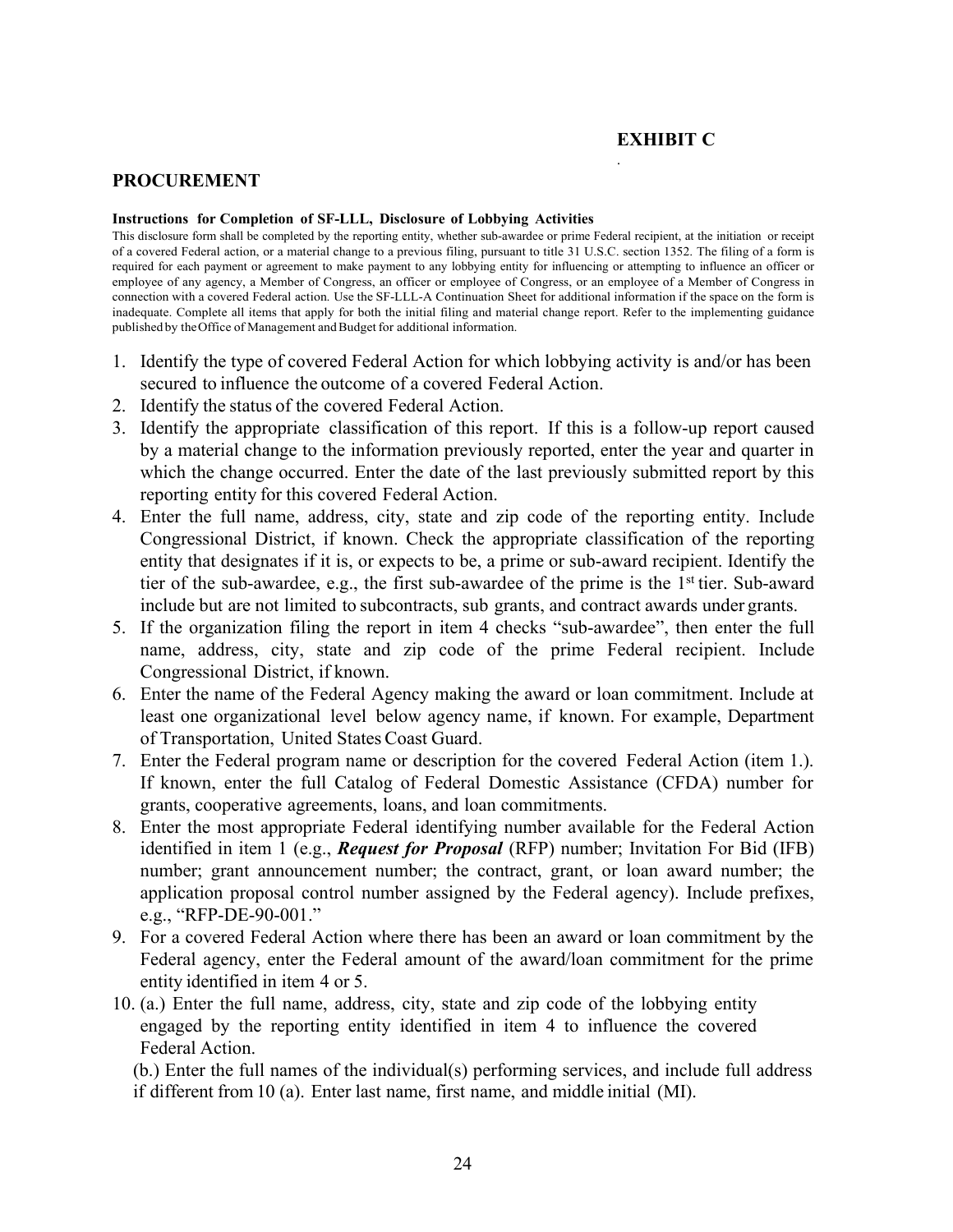- 11. Enter the amount of compensation paid or reasonably expected to be paid by the reporting entity (item 4) to the lobbying entity (item 10). Indicate whether the payment has been made (actual) or will be made (planned). Check all boxes that apply. If this is a material change report, enter the cumulative amount of payment made or planned to be made.
- 12. Check the appropriate box(es). Check all boxes that apply. If payment is made through an in-kind contribution, specify the nature and value of the in-kind payment.
- 13. Check the appropriate box(es). Check all boxes that apply. If other, specify nature.
- 14. Provide a specific and detailed description of the services that the lobbyist has performed, or will be expected to perform, and the date(s) of any services rendered. Include all preparatory and related activity, not just time spent in actual contact with Federal officials. Identify the Federal official(s) or employee(s) contacted or the officer(s), employee(s), or Member(s) of Congress that were contacted.
- 15. Check whether or not a SF-LLL-A continuation sheet(s) is attached.
- 16. The certifying official shall sign and date the form, print his/ her name, title, and telephone number.

Public reporting burden for this collection of information is estimated to average 30 minutes per response, including time for reviewing instructions, searching existing data sources, gathering and maintaining the data needed, and completing and reviewing the collection of information. Send comments regarding the burden estimate or any other aspect of this collection of information, including suggestions for reducing this burden, to the Office of Management and Budget Paperwork Reduction Project (0348-0046), Washington, D.C. 20503.